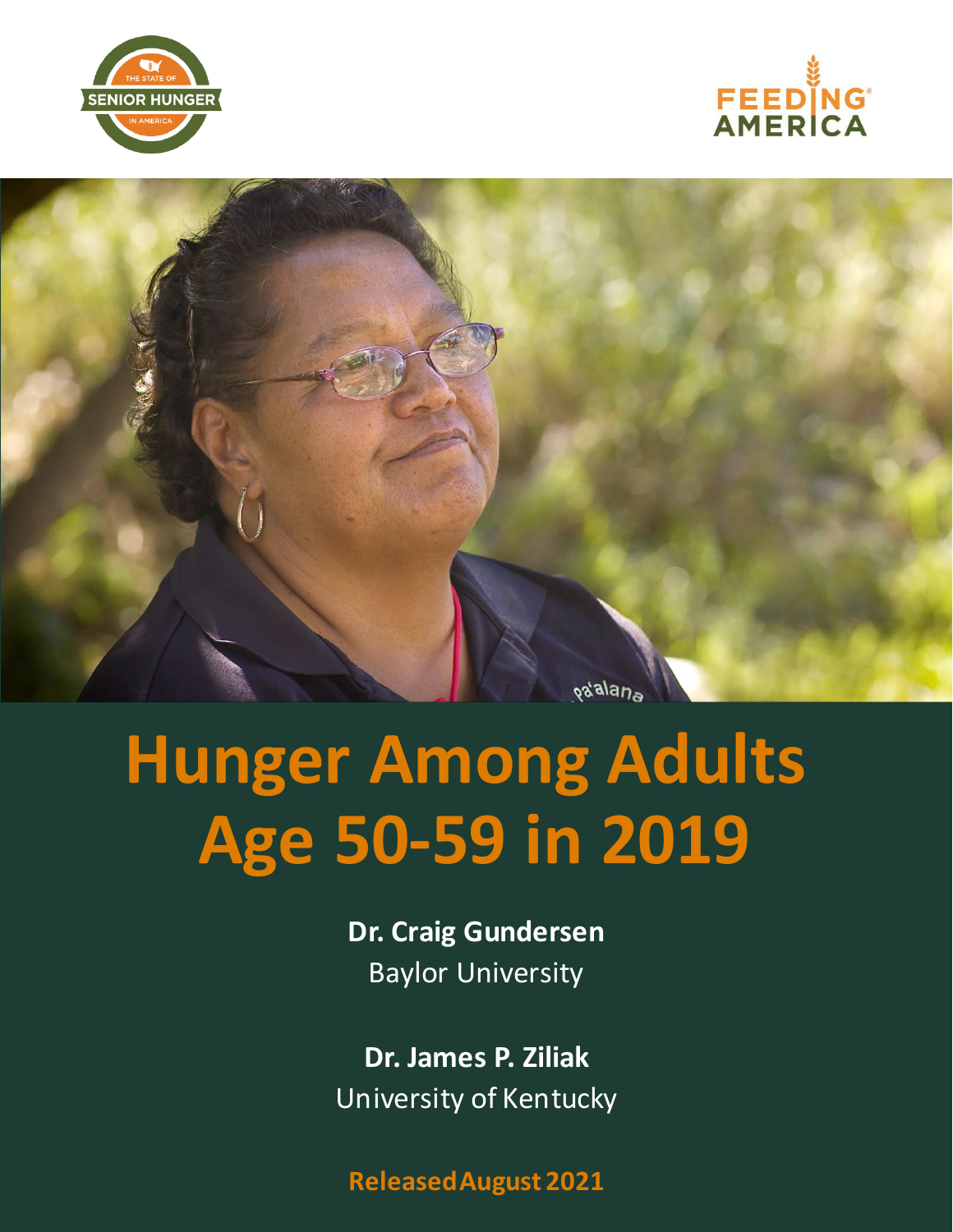## **Hunger Among Adults Age 50-59 in 2019: An Annual Report**

Prepared for Feeding America

August 18, 2021

Dr. Craig Gundersen Baylor University

Dr. James P. Ziliak University of Kentucky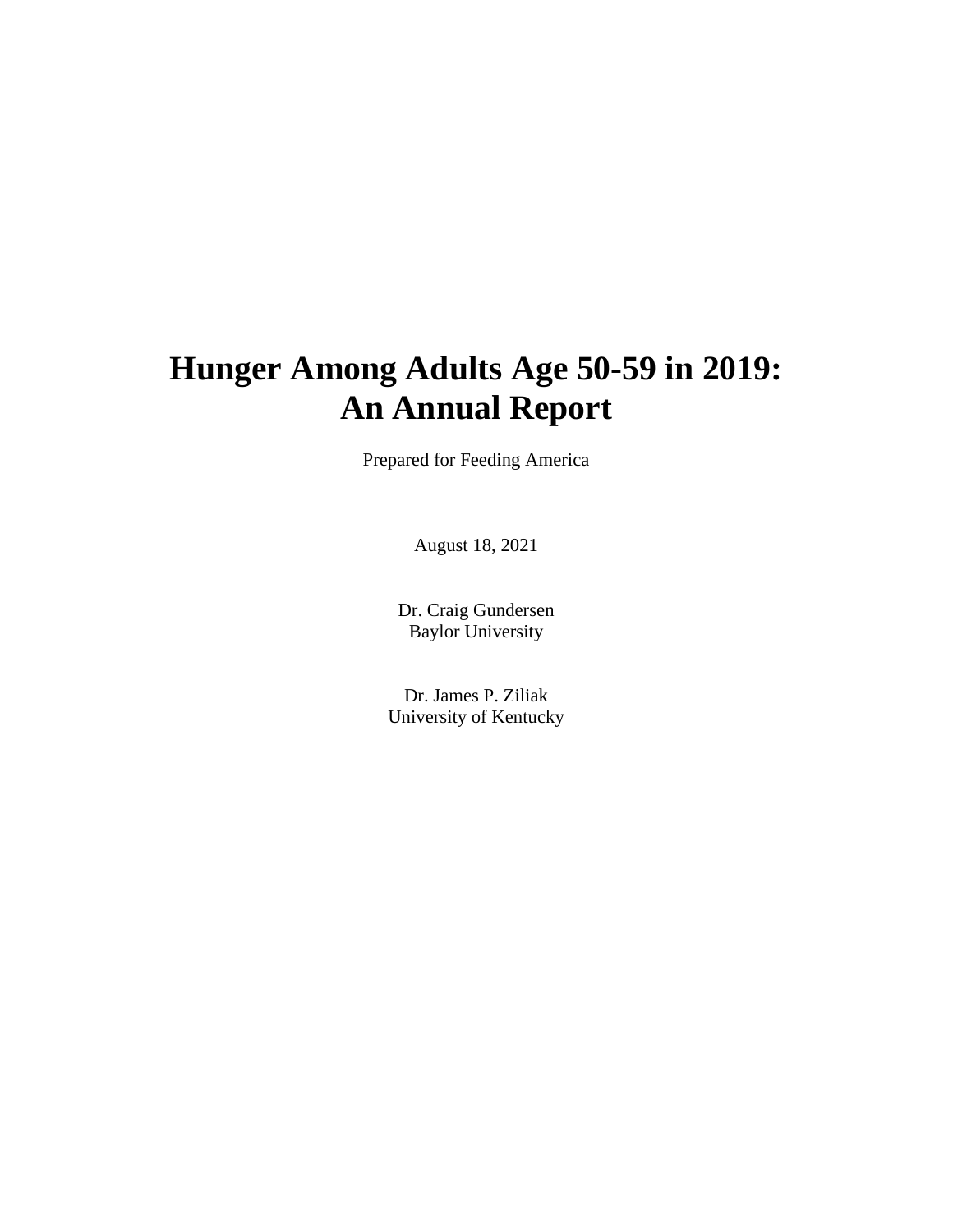#### **ACKNOWLEDGEMENTS**

<span id="page-2-0"></span>This report was made possible in partnership with Feeding America by a generous grant from the Enterprise Rent-A-Car Foundation. The conclusions and opinions expressed herein are our own and do not necessarily represent the views of any sponsoring agency.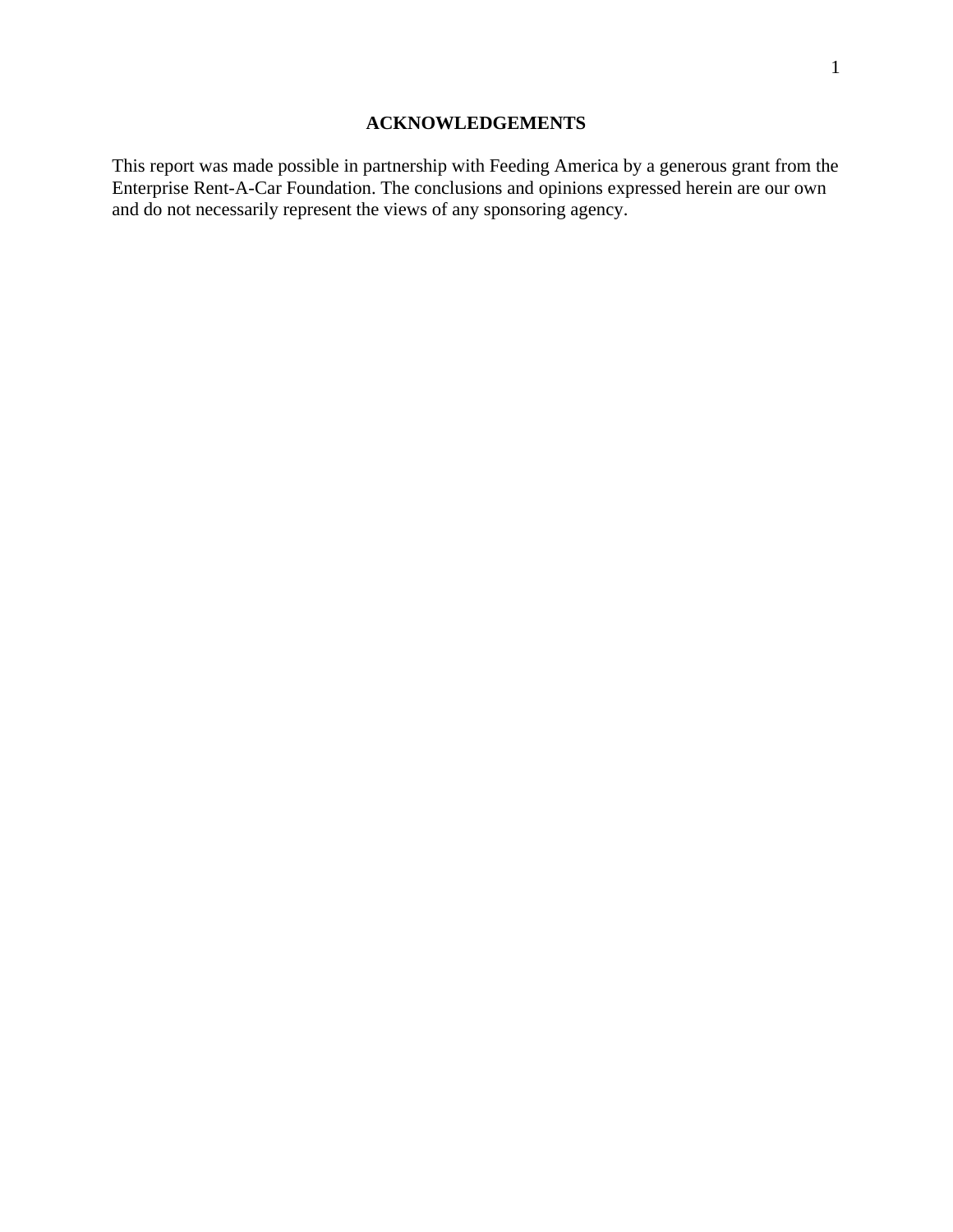### **CONTENTS**

| I.                                                                                         |  |
|--------------------------------------------------------------------------------------------|--|
|                                                                                            |  |
|                                                                                            |  |
|                                                                                            |  |
|                                                                                            |  |
| Map 2. Top 10 States for Rates of Very Low Food Security among 50-59 Year Olds 10          |  |
| Table 4. Estimates of 50-59 Food Insecurity in Metropolitan Areas > 1,000,000 Persons in   |  |
| П.                                                                                         |  |
| Table 5. Percentage Point Changes in the Composition of 50-59 Food Insecurity from 2018 to |  |
| Ш.                                                                                         |  |
|                                                                                            |  |
|                                                                                            |  |
|                                                                                            |  |
|                                                                                            |  |

Suggested citation: Gundersen C., Ziliak, J. (August 2021). *Hunger Among Adults Age 50-59 in 2019: An Annual Report.* Report for Feeding America. Available from Feeding America: <https://www.feedingamerica.org/research/senior-hunger-research>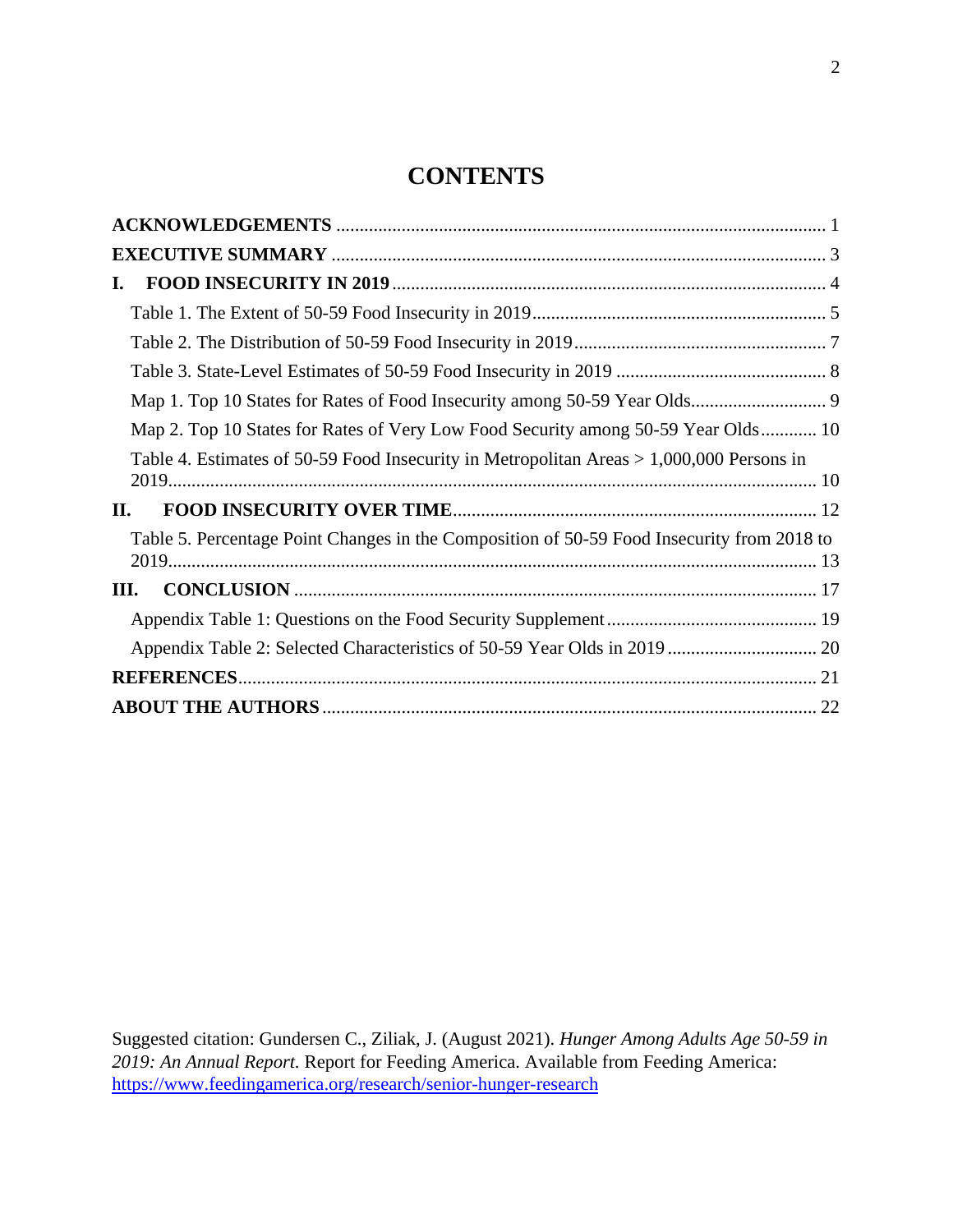#### **EXECUTIVE SUMMARY**

<span id="page-4-0"></span>In this report, we provide a broad overview of the extent and distribution of food insecurity among individuals between the ages of 50 and 59 in the United States in 2019, along with trends over the past decade and a half using national, state-level, and metropolitan-level data from the December Supplement to the Current Population Survey (CPS). This study complements the annual report on senior hunger from Ziliak and Gundersen (2021).

We concentrate on two measures of food insecurity: food insecurity and very low food security (VLFS). These are based on the full set of 18 questions in the Food Security Supplement (FSS), the module used by the United States Department of Agriculture (USDA) to establish the official food insecurity rates of households in the United States. We define food insecurity by three or more affirmative responses and very low food security as eight or more affirmative responses in households with children or six or more in households without children. One should note that all VLFS persons are also included in the food insecure category.

Specifically, in 2019, we find that:

- Out of 42 million persons between 50 and 59, 9.5% are food insecure and 4.2% are VLFS. This translates into 4.0 million and 1.7 million persons, respectively.
- From 2018 to 2019, there was a 1.1 percentage point decline in food insecurity and this is statistically significant. The change in VLFS was statistically insignificant.
- Compared to 2001, the fraction of food insecure and VLFS persons between ages 50 and 59 increased by 23% and 61%, respectively. The number in each group rose 61% and 110%.
- We find that food insecurity is greatest among racial or ethnic minorities, those with lower incomes, and those who are renters.
- State-level food insecurity rates range from a high of 16.9% (Kentucky) to a low of 3.5% (Colorado).
- Metro-level food insecurity rates range from a high of 16.7% (Oklahoma City, Oklahoma) to a low of 3.4% (Denver, Colorado).
- Compared to persons ages 60+, rates of food insecurity among 50-59-year-olds are higher, but the trend increase since 2001 is greater among seniors, especially VLFS. In addition, the number of food-insecure seniors exceeds that of 50-59-year-olds because of a larger population of those 60+ in America.

Despite the strong economy and financial markets in 2019, millions of 50-59-year-olds in the United States went without enough food due to economic constraints. During the writing of this report, the nation remains in the midst of the COVID-19 health pandemic, with dire health and economic consequences for millions of 50-59 year-olds. Older adults, especially those with front-line employment responsibilities, remain particularly vulnerable to the virus and thus their food and health security status require ongoing monitoring in the coming years.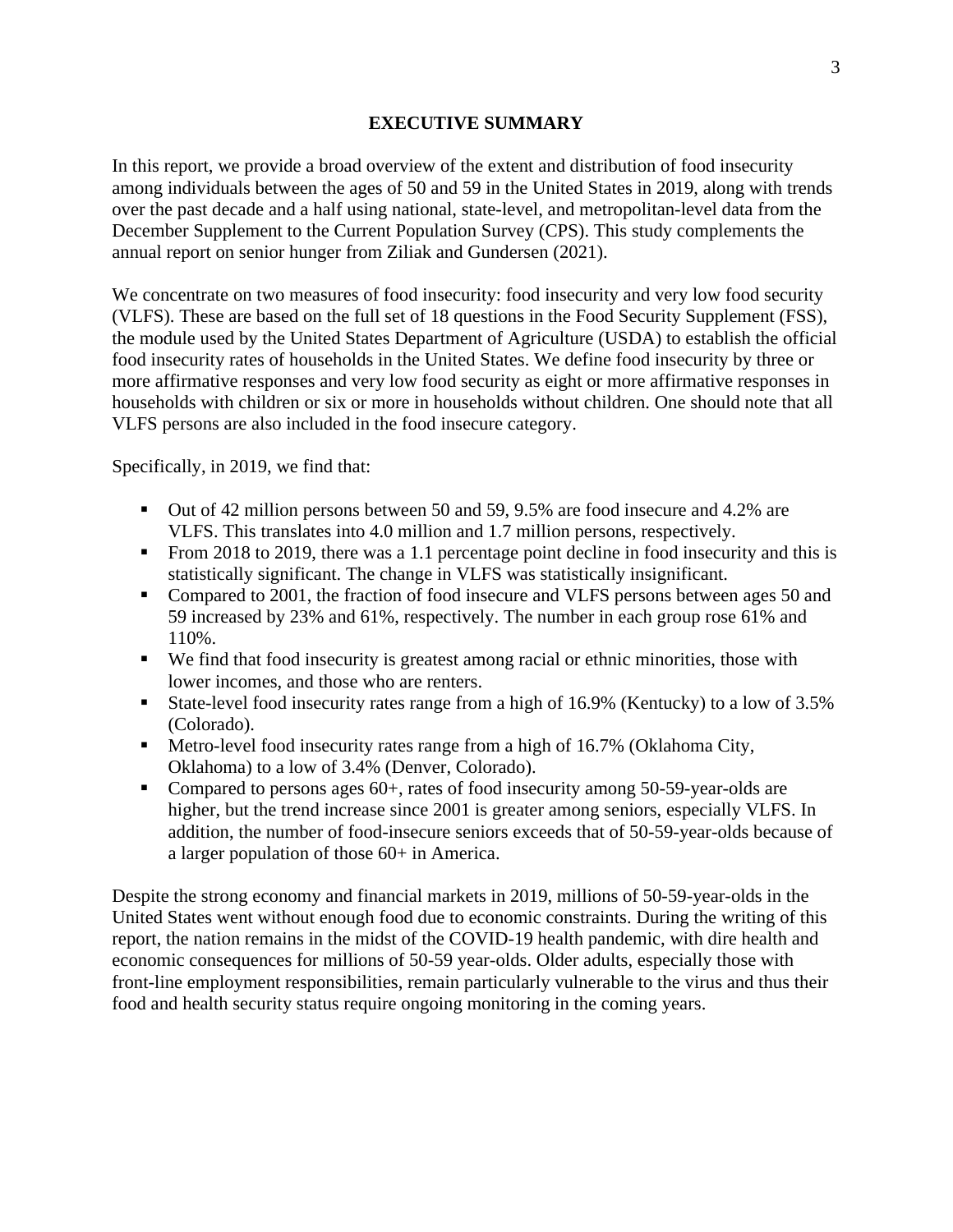#### <span id="page-5-0"></span>**I. FOOD INSECURITY IN 2019**

We document the state of food insecurity among adults between the ages of 50 and 59 in the United States spanning 2001-2019. This study complements our annual report on food insecurity of seniors ages 60+ (Ziliak and Gundersen, 2021), and is the third annual report for this age group.

In December of each year, households respond to a series of 18 questions (10 questions if there are no children present) that make up the Food Security Supplement (FSS) in the Current Population Survey (CPS). The CPS is a nationally representative survey conducted by the Census Bureau for the Bureau of Labor Statistics, providing employment, income and poverty statistics. Households are selected to be representative of civilian households at the state and national levels, using suitably appropriate sampling weights. The CPS does not include information on individuals living in group quarters, including nursing homes or assisted living facilities. Each question on the FSS is designed to capture some aspect of food insecurity and, for some questions, the frequency with which it manifests itself. Respondents are asked questions about their food security status in the last 30 days, as well as over the past 12 months. Following the standard approach used by the USDA, we focus on the questions referring to the past year. The questions from the FSS are found in Appendix Table 1. Because our focus is on food insecurity among those between 50 and 59 years of age, in 2019, this results in 10,784 sample observations. Appendix Table 2 presents selected summary statistics for the CPS sample, adjusted using the FSS survey weight to make the sample nationally representative among 50- 59-year-olds.

Based on the full set of 18 questions in the FSS, the module used by the USDA to establish the official food insecurity rates of households in the United States, we concentrate on two measures: food insecurity (three or more affirmative responses) and very low food security (VLFS; eight or more affirmative responses in households with children; six or more in households without). One should note that all VLFS persons are also included in the food insecure category and, thus, VLFS seniors constitutes a subset of food insecure seniors

In Table 1, we present estimates of food insecurity among adults ages 50 to 59 in 2019. We find that 9.5% were food insecure (4.0 million) and 4.2% were VLFS (1.7 million). These rates are greater than rates for seniors ages 60+ as reported in Ziliak and Gundersen (2021). Among seniors, we found that 7.1% were food insecure and 2.6% were VLFS. However, since the population of those 60+ is substantially greater than those ages 50-59, there are more seniors who are food insecure (5.2 million) and VLFS (1.9 million).

The table also presents estimates of food insecurity across selected socioeconomic categories. Here, we see great heterogeneity across the population. For example, for those with incomes below the poverty line, 41.4% were food insecure and 19.3% were VLFS. In contrast, for those with incomes greater than twice the poverty line, these numbers fall to 4.1%, and 1.5%. Turning to race, white older adults have food insecurity rates that are substantially less than the rates for Black older adults. Similarly, Hispanic older adults (of any racial category) have food insecurity rates that are higher than non-Hispanic older adults, though rates of VLFS were comparable.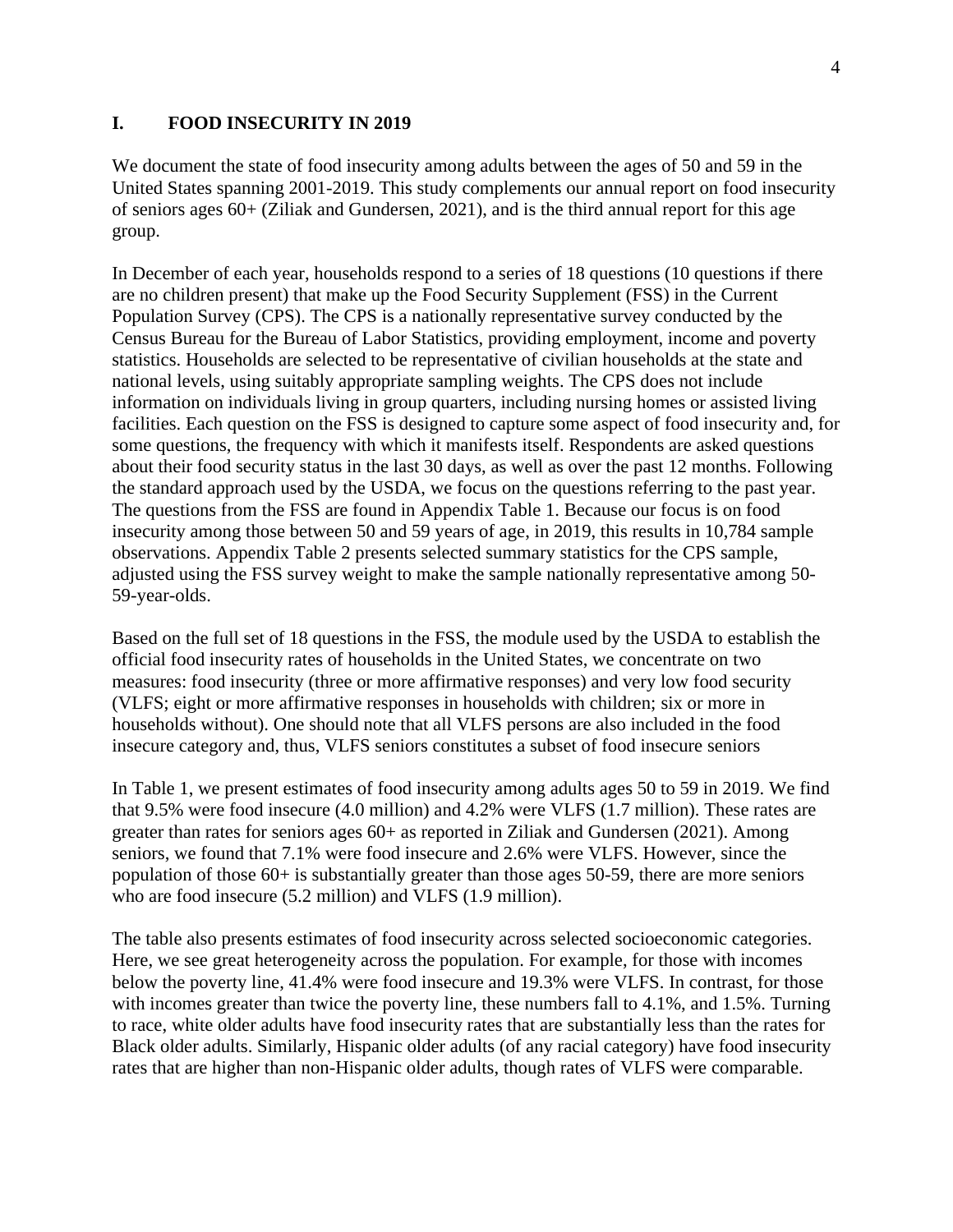<span id="page-6-0"></span>

| Table 1. The Extent of 50-59 Food Insecurity in 2019 |               |                         |  |
|------------------------------------------------------|---------------|-------------------------|--|
|                                                      | Food Insecure | Very Low Food<br>Secure |  |
| Overall                                              | 9.5%          | 4.2%                    |  |
| By Income                                            |               |                         |  |
| Below the Poverty Line                               | 41.4          | 19.3                    |  |
| Between 100% and 200% of the Poverty Line            | 24.0          | 10.3                    |  |
| Above 200% of the Poverty Line                       | 4.1           | 1.5                     |  |
| Income Not Reported                                  | 8.2           | 4.2                     |  |
| By Race                                              |               |                         |  |
| White                                                | 8.8           | 3.9                     |  |
| <b>Black</b>                                         | 15.0          | 7.0                     |  |
| Asian American, Pacific Islander, Native             |               |                         |  |
| American, and people who identify as multi-          |               |                         |  |
| racial                                               | 8.4           | 3.7                     |  |
| <b>By Hispanic Status</b>                            |               |                         |  |
| Hispanic                                             | 13.6          | 4.5                     |  |
| Non-Hispanic                                         | 8.8           | 4.1                     |  |
| <b>By Marital Status</b>                             |               |                         |  |
| Married                                              | 5.6           | 2.0                     |  |
| Widowed                                              | 15.9          | 8.1                     |  |
| Divorced or Separated                                | 17.0          | 8.8                     |  |
| Never Married                                        | 16.1          | 7.4                     |  |
| By Metropolitan Location                             |               |                         |  |
| Non-Metro                                            | 12.6          | 5.8                     |  |
| Metro                                                | 9.0           | 3.9                     |  |
| By Age                                               |               |                         |  |
| 50-54                                                | 9.5           | 4.0                     |  |
| 55-59                                                | 9.5           | 4.4                     |  |
| <b>By Employment Status</b>                          |               |                         |  |
| Employed                                             | 5.6           | 2.2                     |  |
| Unemployed                                           | 20.0          | 10.0                    |  |
| Retired                                              | 7.3           | 2.3                     |  |
| Disabled <sup>1</sup>                                | 26.6          | 13.1                    |  |
| By Gender                                            |               |                         |  |
| Male                                                 | 8.4           | 3.5                     |  |
| Female                                               | 10.6          | 4.9                     |  |
| By Grandchild Present                                |               |                         |  |
| No Grandchild Present                                | 9.2           | 4.1                     |  |
| Grandchildren Present                                | 17.7          | 5.7                     |  |
| By Homeownership Status                              |               |                         |  |
| Homeowner                                            | 5.5           | 2.3                     |  |
| Renter                                               | 23.0          | 10.8                    |  |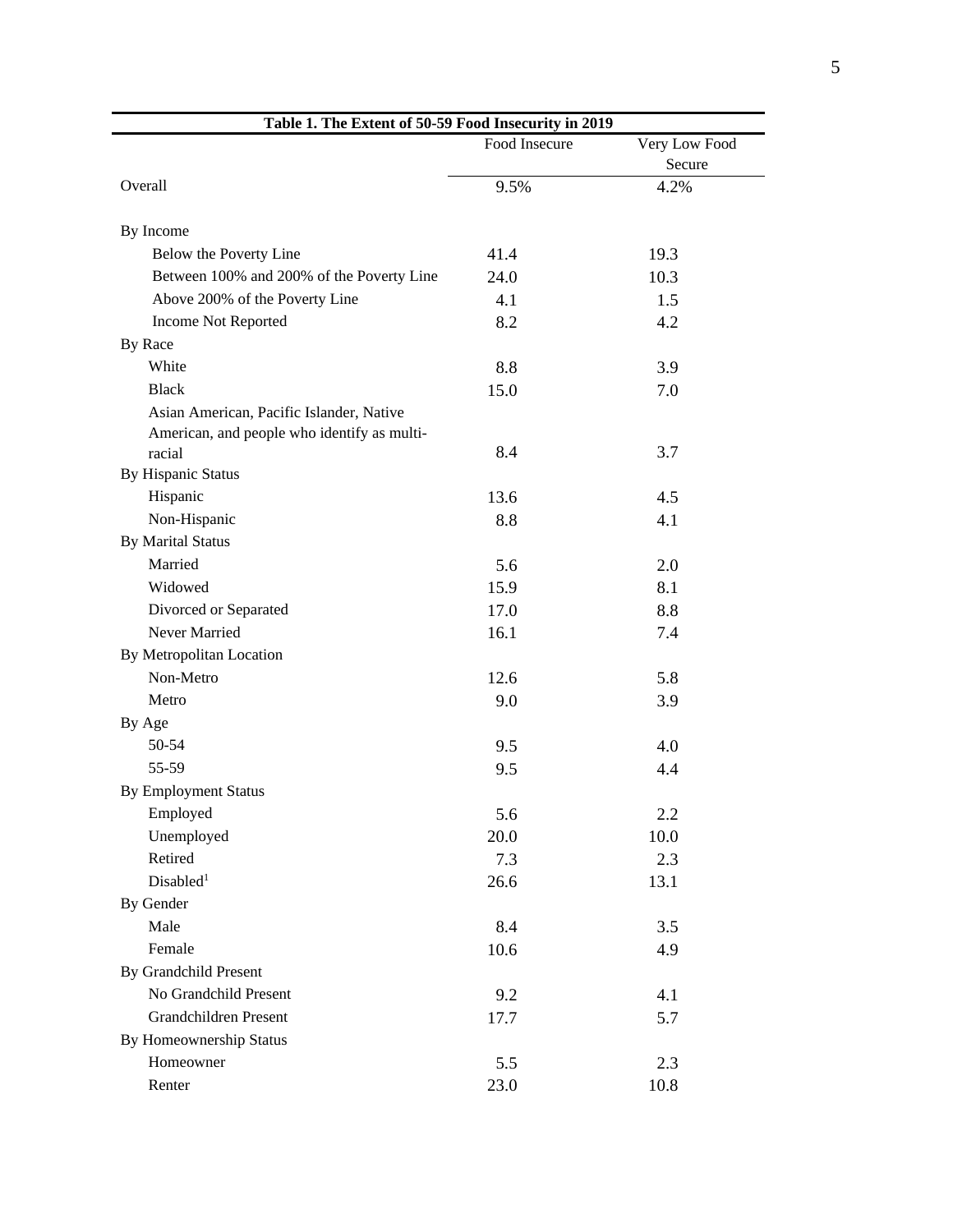| By Veteran Status                 |      |      |  |
|-----------------------------------|------|------|--|
| Veteran                           | 8.7  | 4.3  |  |
| Not a Veteran                     | 9.6  | 4.2  |  |
| By Disability Status <sup>2</sup> |      |      |  |
| Without a disability              | 6.7  | 2.5  |  |
| With a disability                 | 31.6 | 17.6 |  |

Source: Authors' calculations from 2019 December Current Population Survey. The numbers in the table show the rates of food insecurity under two measures for various groups. <sup>1</sup>Disabled employment status means the person is out of the labor force because of a disability or other reason. <sup>2</sup>Disability status refers to those with limitations on select activities of daily living.

Food insecurity among persons age 50-59 who are divorced or separated, widowed, or never married are up to two and a half times higher than among those who are married in this age range, and even wider among the more severe VLFS category. As age increases, food insecurity rates remain the same, 9.5% for both the 50-54 and 55-59 categories. VLFS rates actually increase slightly from 4.0% to 4.4%. This differs from those in the age 60+ range where rates of food insecurity and VLFS generally fall in five-year age increments after age 60 (Ziliak and Gundersen, 2021). In terms of employment categories, the rates are much higher for persons who are unemployed or report being out of the labor force due to a disability in comparison to those who are retired or employed. For persons between the ages of 50 and 59 with a grandchild present, food insecurity rates for both measures are much higher than when no grandchildren are present, especially for the food insecurity measure. Renters have food insecurity and VLFS rates that are more than four times higher than homeowners. Veterans and non-veterans have essentially the same food insecurity and VLFS rates.

Starting last year, we included a new measure of disability in addition to the one tied to labor force participation noted above. This measure defines an individual as having a disability if they report any of the following disabilities: hearing, visual, cognitive, ambulatory, self-care, independent living. Older adults with disabilities have food insecurity rates more than four times as high and VLFS rates more than six times as high as those without a disability. This is an astonishing difference and much higher than we see among those 60 and older.

Table 2 presents the distribution of food insecurity among those between 50 and 59. In other words, out of those who are food insecure (or VLFS), what proportion fall into a particular demographic category? As seen in the table, the majority in either food insecurity category have incomes above the poverty line - out of those reporting income, almost two-thirds of foodinsecure persons have incomes above the poverty line. Compared to those ages 60+, a larger share of the food-insecure 50-59 year-old population have incomes above 200% of the poverty line. A similar story holds for race - while Black older adults are at greater risk of food insecurity under either measure than white older adults, over 70% of food-insecure or VLFS persons are white. Looking at disability status, the proportion of those with a disability is greater in the VLFS category (52.3%) than those in the without a disability category (47.7%). This is especially stark insofar as persons with disabilities in the 50-59 group are 11% of the population.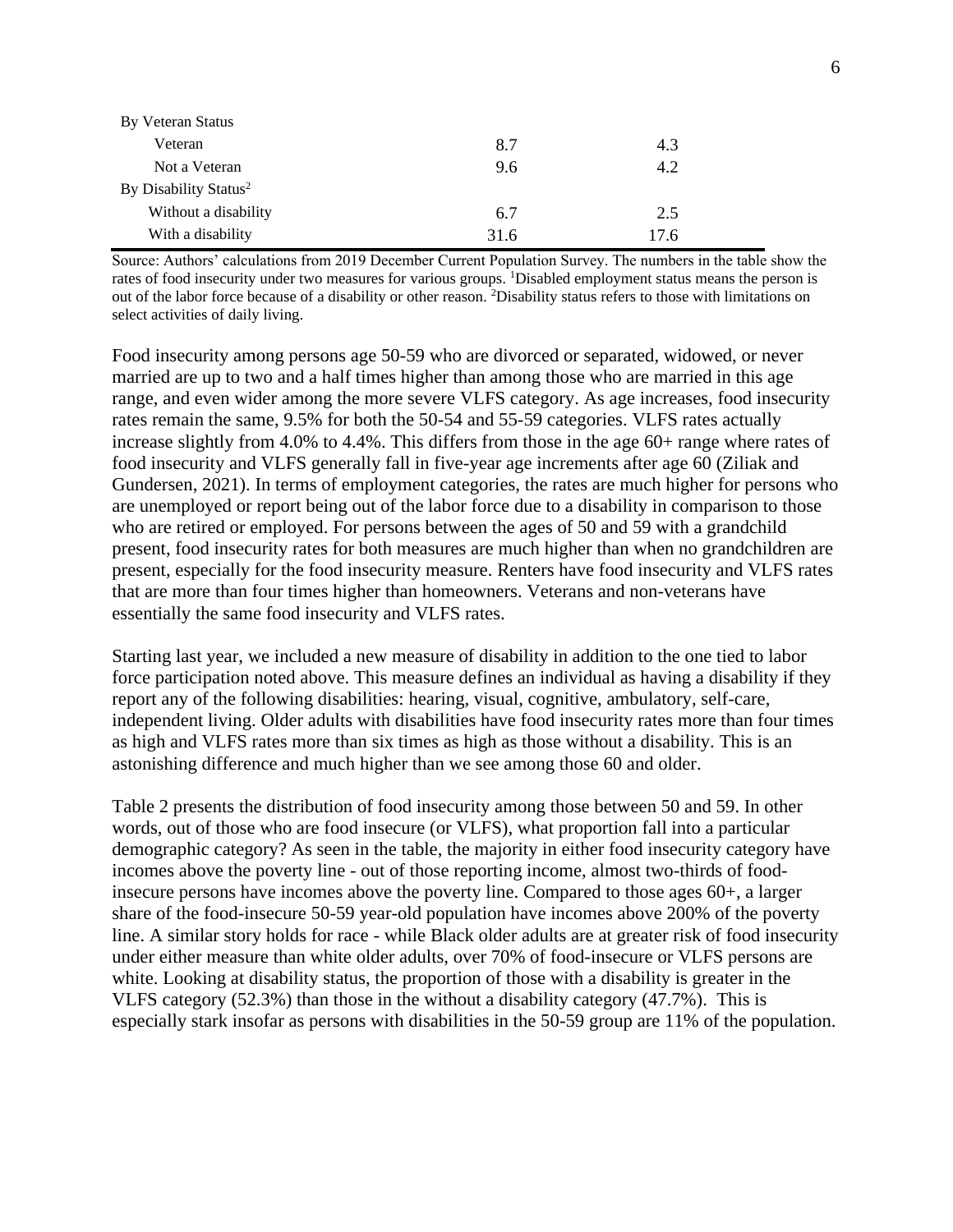<span id="page-8-0"></span>

| Table 2. The Distribution of 50-59 Food Insecurity in 2019 |               |                      |  |
|------------------------------------------------------------|---------------|----------------------|--|
|                                                            | Food Insecure | Very Low Food Secure |  |
| By Income                                                  |               |                      |  |
| Below the Poverty Line                                     | 27.7%         | 29.4%                |  |
| Between 100% and 200% of the Poverty Line                  | 26.1          | 25.4                 |  |
| Above 200% of the Poverty Line                             | 25.0          | 20.5                 |  |
| Income Not Reported                                        | 21.2          | 24.8                 |  |
| By Race                                                    |               |                      |  |
| White                                                      | 73.7          | 72.9                 |  |
| <b>Black</b>                                               | 18.5          | 19.4                 |  |
| Asian American, Pacific Islander, Native                   |               |                      |  |
| American, and people who identify as multi-                |               |                      |  |
| racial                                                     | 7.8           | 7.7                  |  |
| By Hispanic Status                                         |               |                      |  |
| Hispanic                                                   | 22.0          | 16.6                 |  |
| Non-Hispanic                                               | 78.0          | 83.4                 |  |
| <b>By Marital Status</b>                                   |               |                      |  |
| Married                                                    | 37.8          | 30.1                 |  |
| Widowed                                                    | 5.2           | 5.9                  |  |
| Divorced or Separated                                      | 35.2          | 41.3                 |  |
| Never Married                                              | 21.9          | 22.6                 |  |
| By Metropolitan Location                                   |               |                      |  |
| Non-Metro                                                  | 19.0          | 19.7                 |  |
| Metro                                                      | 81.0          | 80.3                 |  |
| By Age                                                     |               |                      |  |
| 50-54                                                      | 48.5          | 46.3                 |  |
| 55-59                                                      | 51.5          | 53.7                 |  |
| <b>By Employment Status</b>                                |               |                      |  |
| Employed                                                   | 43.9          | 39.0                 |  |
| Unemployed                                                 | 4.2           | 4.8                  |  |
| Retired                                                    | 4.6           | 3.4                  |  |
| Disabled <sup>1</sup>                                      | 47.3          | 52.8                 |  |
| By Gender                                                  |               |                      |  |
| Male                                                       | 43.0          | 40.1                 |  |
| Female                                                     | 57.0          | 59.9                 |  |
| By Grandchild Present                                      |               |                      |  |
| No Grandchild Present                                      | 92.7          | 94.7                 |  |
| <b>Grandchildren Present</b>                               | 7.3           | 5.3                  |  |
| By Homeownership Status                                    |               |                      |  |
| Homeowner                                                  | 45.0          | 41.5                 |  |
| Renter                                                     | 55.0          | 58.5                 |  |
| <b>By Veteran Status</b>                                   |               |                      |  |
| Veteran                                                    | 6.2           | 7.1                  |  |
| Not a Veteran                                              | 93.8          | 92.9                 |  |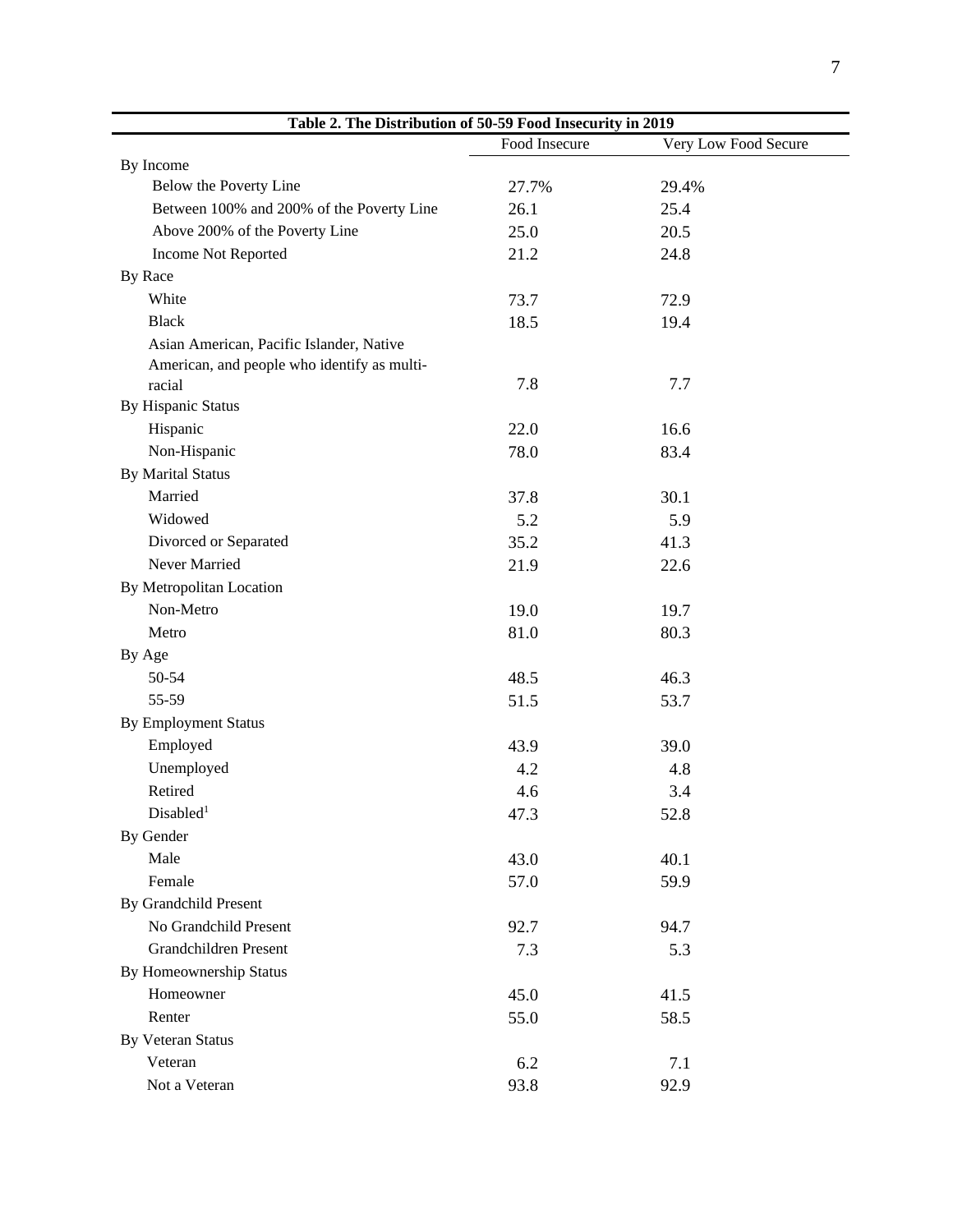| By Disability Status <sup>2</sup> |      |      |
|-----------------------------------|------|------|
| Without a disability              | 62.2 | 52.2 |
| With a disability                 | 37.8 | 47.8 |

Source: Authors' calculations from 2019 December Current Population Survey. The numbers in the table show the distribution of food insecurity under two measures for various groups. <sup>1</sup>Disabled employment status means the person is out of the labor force because of a disability or other reason. <sup>2</sup>Disability status refers to those with limitations on select activities of daily living.

<span id="page-9-0"></span>

| Table 3. State-Level Estimates of 50-59 Food Insecurity in 2019 |          |             |                        |          |             |
|-----------------------------------------------------------------|----------|-------------|------------------------|----------|-------------|
|                                                                 | Food     | Very Low    |                        | Food     | Very Low    |
|                                                                 | Insecure | Food Secure |                        | Insecure | Food Secure |
| ${\rm AL}$                                                      | 15.6%    | 5.6%        | MT                     | 6.5%     | 3.5%        |
| AK                                                              | 10.7     | 3.8         | $\rm NE$               | 14.6     | 6.2         |
| AZ                                                              | 10.4     | 3.7         | NV                     | 10.9     | 4.1         |
| ${\sf AR}$                                                      | 12.9     | 6.5         | $\rm NH$               | 4.8      | 2.1         |
| CA                                                              | 9.9      | 3.3         | $\mathbf{N}\mathbf{J}$ | 7.5      | 4.0         |
| CO                                                              | 3.5      | 2.3         | $\mathrm{NM}$          | 12.5     | 4.1         |
| <b>CT</b>                                                       | 10.2     | 3.5         | ${\rm NY}$             | 9.8      | 3.2         |
| $\rm DE$                                                        | 9.7      | 3.6         | NC                     | 9.0      | 2.9         |
| DC                                                              | 7.8      | 2.0         | ${\rm ND}$             | 6.7      | 1.6         |
| ${\rm FL}$                                                      | 9.6      | 4.2         | OH                     | 10.8     | 6.2         |
| GA                                                              | 9.7      | 4.1         | OK                     | 15.7     | 7.6         |
| $\mathop{\rm HI}\nolimits$                                      | 7.0      | 1.1         | ${\sf OR}$             | 8.1      | 5.3         |
| $\mathbf{ID}$                                                   | 9.0      | 3.4         | PA                     | 9.8      | 5.5         |
| ${\rm IL}$                                                      | 8.9      | 4.2         | $\mathbf{R}\mathbf{I}$ | 13.8     | 6.1         |
| $\ensuremath{\text{IN}}$                                        | 12.0     | 3.1         | <b>SC</b>              | 11.7     | 5.8         |
| IA                                                              | 6.0      | 2.7         | ${\rm SD}$             | 7.8      | 3.9         |
| <b>KS</b>                                                       | 10.7     | 4.6         | <b>TN</b>              | 14.6     | 4.9         |
| KY                                                              | 16.9     | 7.6         | ${\rm TX}$             | 11.6     | 4.9         |
| LA                                                              | 11.3     | 5.2         | UT                     | 10.0     | 3.2         |
| ME                                                              | 7.5      | 3.7         | <b>VT</b>              | 8.4      | 2.9         |
| MD                                                              | 4.9      | 2.7         | <b>VA</b>              | 8.9      | 4.3         |
| MA                                                              | 7.8      | 3.7         | <b>WA</b>              | 9.7      | 4.1         |
| MI                                                              | 9.6      | 5.5         | <b>WV</b>              | 15.0     | 5.9         |
| MN                                                              | 7.7      | 4.0         | WI                     | 8.6      | 2.4         |
| MS                                                              | 13.4     | 4.9         | WY                     | 9.4      | 4.4         |
| MO                                                              | 12.1     | 6.2         |                        |          |             |

Source: Authors' calculations. The numbers are two-year averages found by summing the number of food-insecure seniors in each category by state across the 2018-2019 December Current Population Surveys and dividing by the corresponding total number of seniors in each state across the two years.

In Table 3, we present state-level estimates of food insecurity among those between 50 and 59 for 2019 based on averages of 2018-2019 data. The range for food insecurity spans from 3.5% in Colorado to 16.9% in Kentucky and, for VLFS, from 1.1% in Hawaii to 7.6% in Kentucky and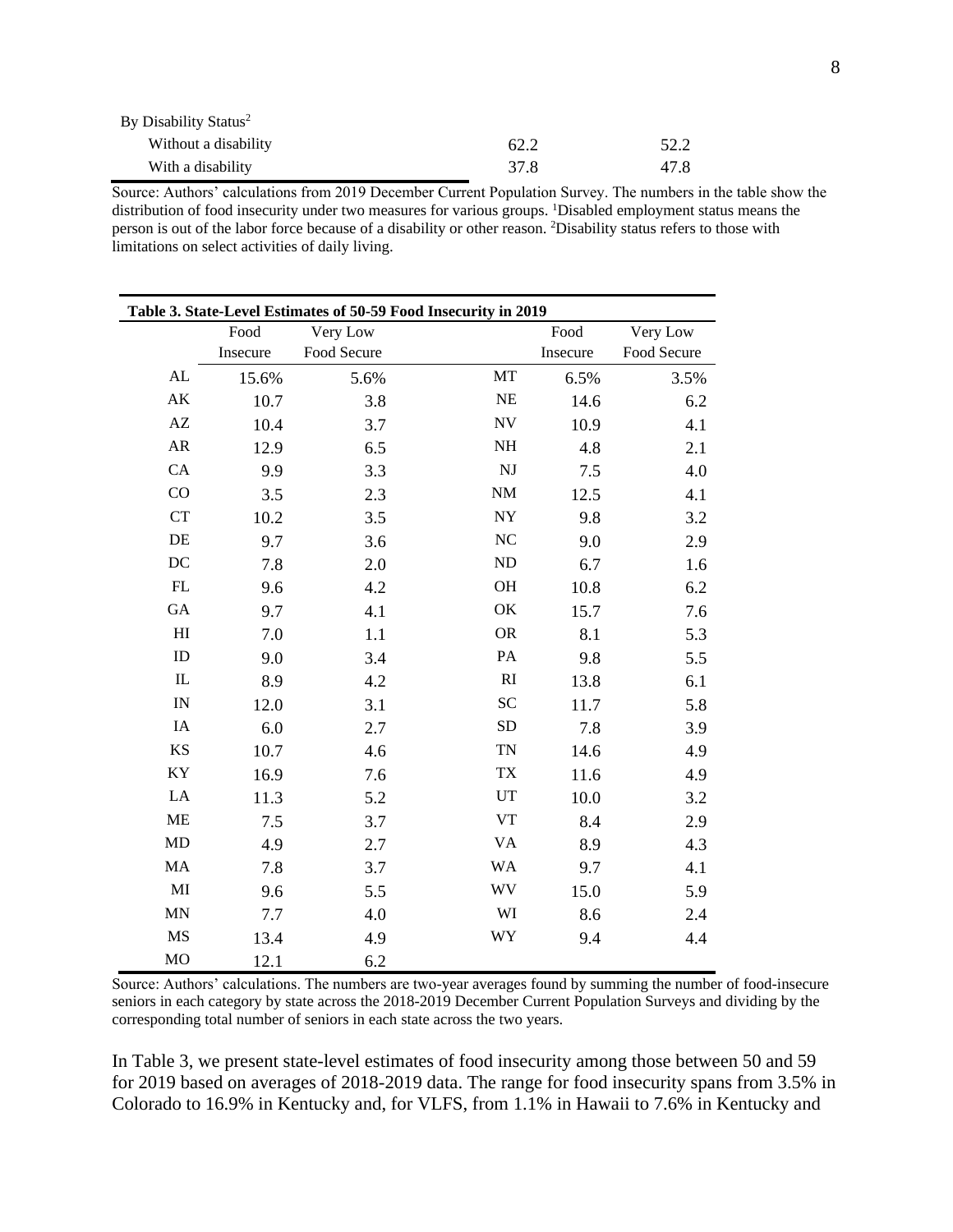Oklahoma. This cross-state range of food insecurity and VLFS exceeds that found among seniors ages 60+. However, after adjusting for the differences in means, the level of cross-state inequality is actually higher among seniors  $60+$ <sup>1</sup>

In the maps below we highlight the ten states with the highest rates of hunger among those between 50 and 59 in 2019. For food insecurity, eight of the ten are located in the South and Southwest. The ten-highest states for VLFS are slightly less concentrated in the South with six of the ten states are in those regions. For the past two years, Kentucky has led the nation with the highest rates of food insecurity and VLFS among 50-59 year-olds, and this is the third consecutive year for highest rate of food insecurity.

#### <span id="page-10-0"></span>**Map 1. Top 10 States for Rates of Food Insecurity among 50-59 Year Olds**



Top 10 States for Rates of Food Insecurity among 50-59 year olds.

<sup>&</sup>lt;sup>1</sup> This is determined by the coefficient of variation (CV), which measures the ratio of the standard deviation to the mean. The cross-state CV for food insecure 50-59 year olds is 0.29, while it is 0.35 for VLFS. Among those ages 60+ the respective CVs are 0.34 and 0.41.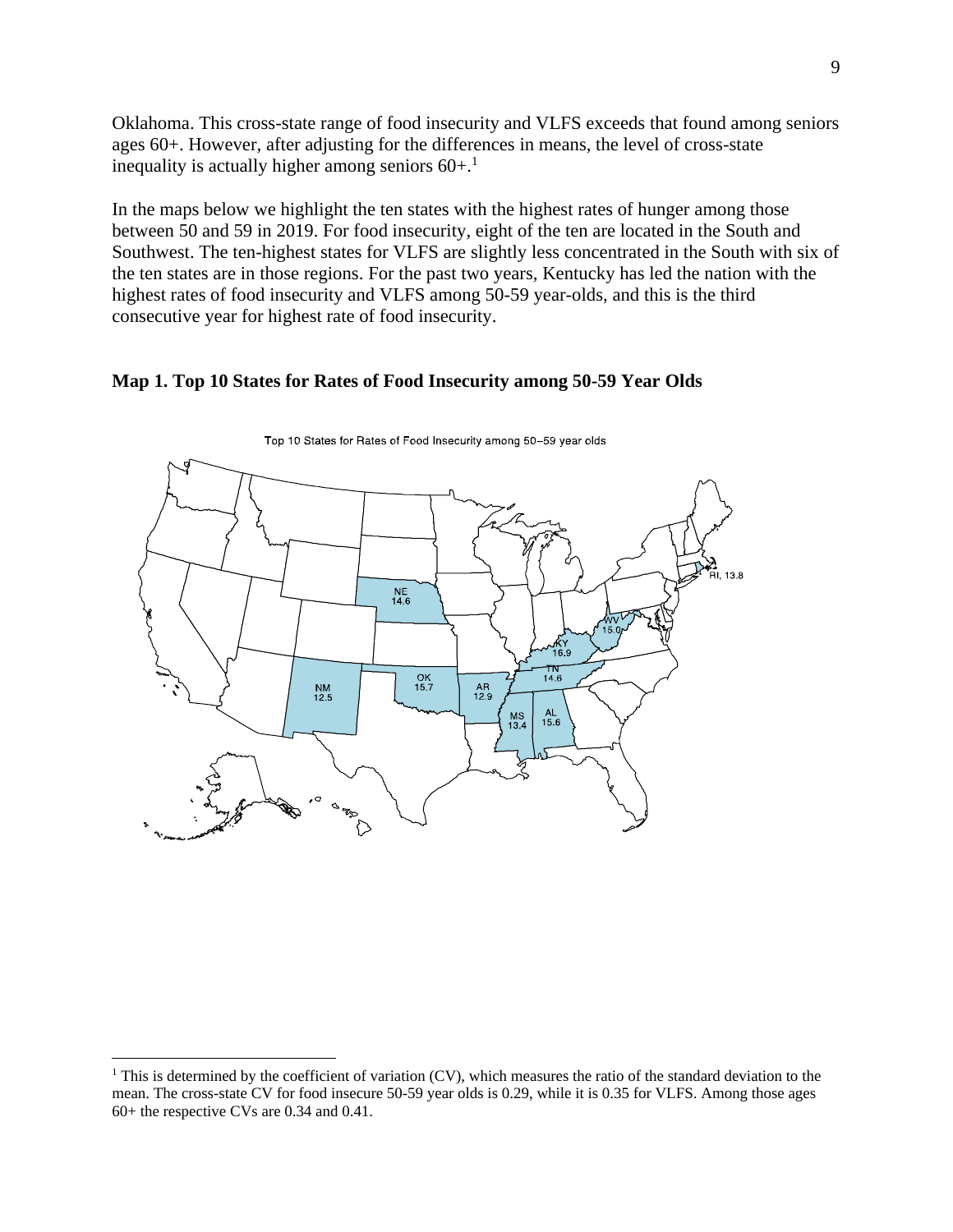#### <span id="page-11-0"></span>**Map 2. Top 10 States for Rates of Very Low Food Security among 50-59 Year Olds**



Top 10 States for Rates of Very Low Food Security among 50-59 year olds.

We now turn to food insecurity and VLFS rates by large metropolitan areas (i.e., more than 1 million in total population) for persons between the ages of 50 and 59. These are based on data from 2014 to 2019. This is found in Table 4. Like with state rates, there is a wide range of estimates. For food insecurity, the highest rate, in the Oklahoma City, Oklahoma metro area, is over four times higher than the lowest rate, in Denver, Colorado (16.7% versus 3.4%). For VLFS, the highest is in Memphis, Tennessee metro area and the lowest is, like last year, Raleigh, North Carolina (9.4% and 0.8%).

<span id="page-11-1"></span>

| Table 4. Estimates of 50-59 Food Insecurity in Metropolitan Areas > 1,000,000 Persons in 2019 |               |                      |  |
|-----------------------------------------------------------------------------------------------|---------------|----------------------|--|
|                                                                                               | Food Insecure | Very Low Food Secure |  |
| Atlanta-Sandy Springs-Roswell, GA                                                             | 7.9%          | 2.6%                 |  |
| Austin-Round Rock, TX                                                                         | 6.6           | 3.5                  |  |
| Baltimore-Columbia-Towson, MD                                                                 | 12.5          | 5.5                  |  |
| Birmingham-Hoover, AL                                                                         | 14.7          | 4.4                  |  |
| Boston-Cambridge-Newton, MA-NH                                                                | 7.5           | 3.6                  |  |
| Buffalo-Cheektowaga-Niagara Falls, NY                                                         | 9.3           | 2.5                  |  |
| Charlotte-Concord-Gastonia, NC-SC                                                             | 5.1           | 2.4                  |  |
| Chicago-Naperville-Elgin, IL-IN-WI                                                            | 9.4           | 4.0                  |  |
| Cincinnati, OH-KY-IN                                                                          | 11.3          | 4.1                  |  |
| Cleveland-Elyria-Mentor, OH                                                                   | 11.8          | 6.1                  |  |
| Columbus, OH                                                                                  | 10.3          | 6.0                  |  |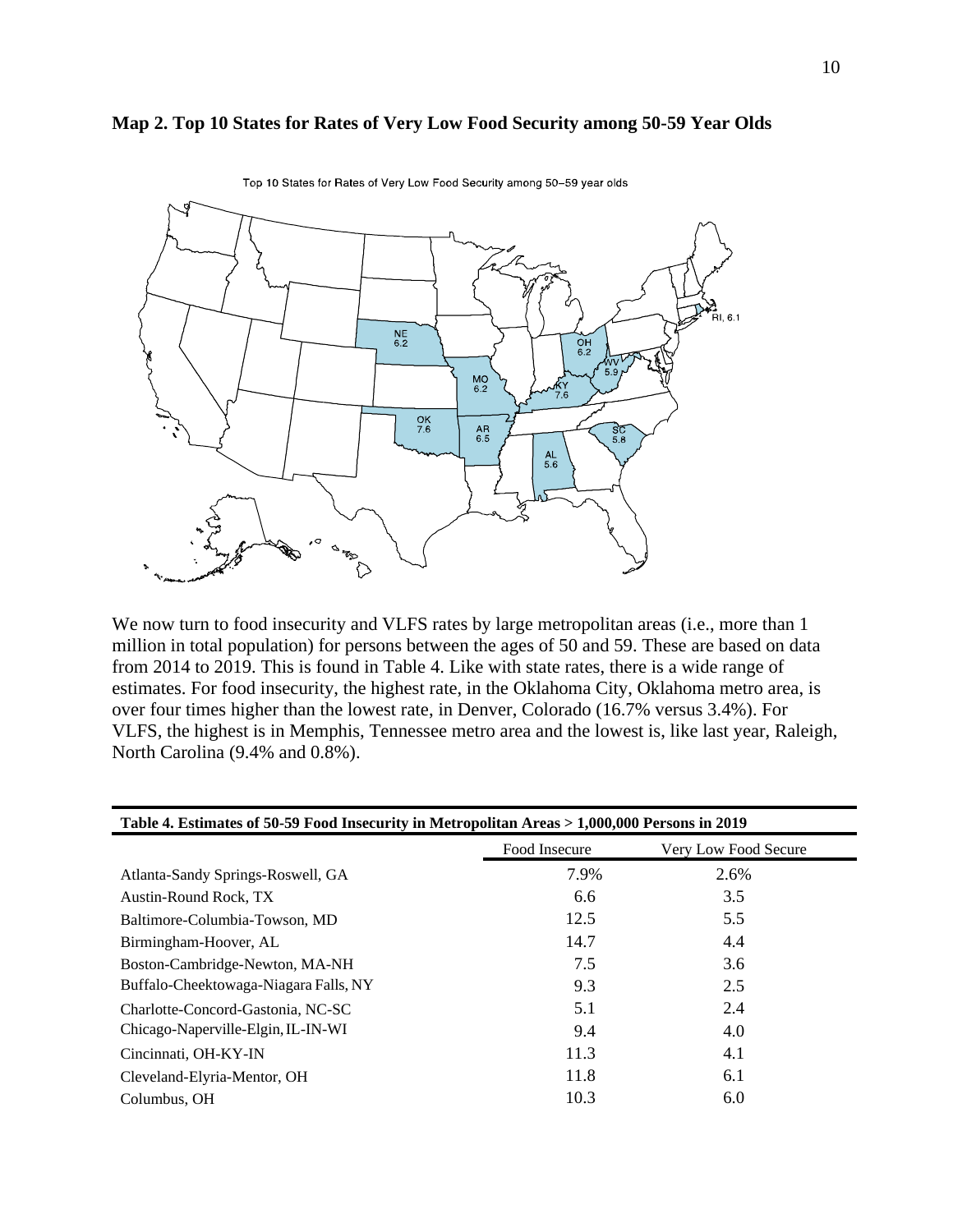| Dallas-Fort Worth-Arlington, TX              | 10.7 | 3.7 |
|----------------------------------------------|------|-----|
| Denver-Aurora-Lakewood, CO                   | 3.4  | 2.4 |
| Detroit-Warren-Dearborn, MI                  | 11.5 | 5.1 |
| Hartford-West Hartford-East Hartford, CT     | 16.4 | 8.3 |
| Houston-Baytown-Sugar Land, TX               | 11.2 | 4.7 |
| Indianapolis, IN                             | 13.8 | 6.8 |
| Jacksonville, FL                             | 12.3 | 2.4 |
| Kansas City, MO-KS                           | 12.4 | 4.3 |
| Las Vegas-Henderson-Paradise, NV             | 11.0 | 3.7 |
| Los Angeles-Long Beach-Anaheim, CA           | 10.7 | 4.3 |
| Louisville, KY-IN                            | 11.1 | 5.5 |
| Memphis, TN-MS-AR                            | 14.4 | 9.4 |
| Miami-Fort Lauderdale-West Palm Beach, FL    | 10.5 | 1.9 |
| Milwaukee-Waukesha-West Allis, WI            | 7.6  | 3.2 |
| Minneapolis-St Paul-Bloomington, MN-WI       | 7.3  | 3.3 |
| Nashville-Davidson-Murfreesboro, TN          | 8.7  | 2.2 |
| New Orleans-Metairie, LA                     | 12.8 | 6.6 |
| New York-Newark-Jersey City, NY-NJ-PA        | 8.7  | 3.5 |
| Oklahoma City, OK                            | 16.7 | 8.8 |
| Orlando, FL                                  | 9.5  | 3.6 |
| Philadelphia-Camden-Wilmington, PA-NJ-DE     | 8.7  | 3.1 |
| Phoenix-Mesa-Scottsdale, AZ                  | 12.8 | 6.6 |
| Pittsburgh, PA                               | 8.4  | 5.0 |
| Portland-Vancouver-Hillsboro, OR-WA          | 9.6  | 4.8 |
| Providence-Warwick, RI-MA                    | 13.6 | 4.7 |
| Raleigh, NC                                  | 8.2  | 0.8 |
| Richmond, VA                                 | 5.6  | 3.9 |
| Riverside-San Bernardino-Ontario, CA         | 11.2 | 4.1 |
| Rochester, NY                                | 11.9 | 4.4 |
| Sacramento-Arden-Arcade-Roseville, CA        | 6.9  | 2.8 |
| St. Louis, MO-IL                             | 10.0 | 5.3 |
| Salt Lake City, UT                           | 11.3 | 5.9 |
| San Antonio, TX                              | 9.4  | 5.3 |
| San Diego-Carlsbad-San Marcos, CA            | 6.6  | 3.3 |
| San Francisco-Oakland-Fremont, CA            | 5.7  | 1.6 |
| San Jose-Sunnyvale-Santa Clara, CA           | 5.0  | 1.2 |
| Seattle-Tacoma-Bellevue. WA                  | 6.9  | 2.4 |
| Tampa-St. Petersburg-Clearwater, FL          | 8.5  | 4.4 |
| Virginia Beach-Norfolk-Newport News, VA-NC   | 15.2 | 7.3 |
| Washington-Arlington-Alexandria, DC-VA-MD-WV | 5.7  | 2.7 |

Source: Authors' calculations. The numbers are five-year averages found by summing the number of food-insecure seniors in each category by metro areas across the 2015-2019 December Current Population Surveys and dividing by the corresponding total number of seniors in each metro area across the five years.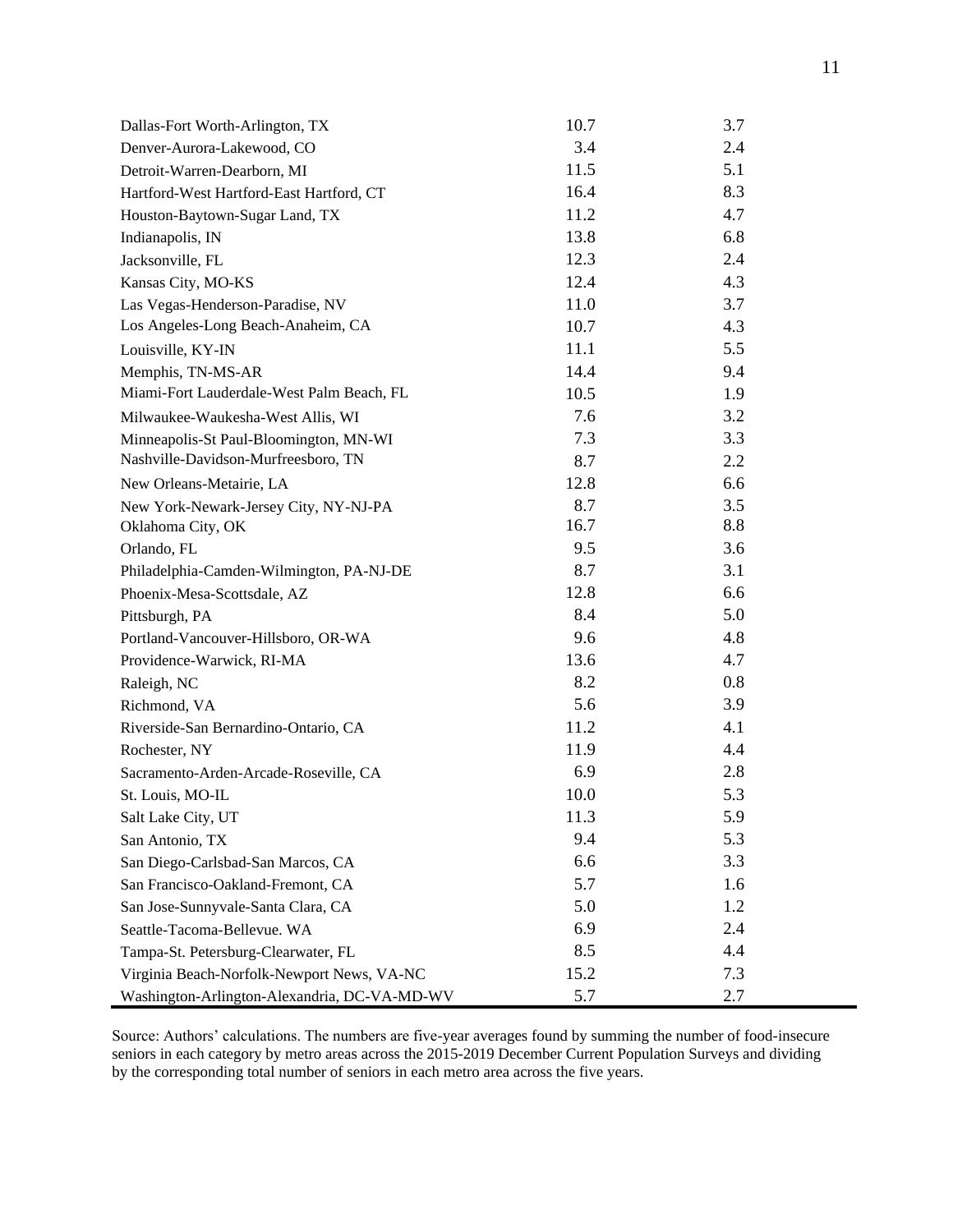#### <span id="page-13-0"></span>**II. FOOD INSECURITY OVER TIME**

To better understand how the 2019 food insecurity and VLFS estimates compare to prior years, in Figure 1 we provide estimated trends in food insecurity since 2001. We display results for all those between ages 50 and 59 in terms of the percentage (left-hand axis) and number in millions (right-hand axis). The figure shows that there was a sharp increase in both food insecurity and VLFS with the onset of the Great Recession in 2008, and these rates continued to increase until 2012, before declining starting in 2014. Food insecurity and VLFS rates remain higher than before the Great Recession. This differs from the general population where the rates are now lower (Coleman-Jensen et al., 2020) but seniors also continue to have rates higher than in 2007 (Ziliak and Gundersen, 2021). Since 2001, the fraction of older adults experiencing food insecurity and VLFS has increased by 23%, and 61%. In terms of the number of food insecure persons, this rose in each group rose by 61%, and 110%.



In Table 5, we take a deeper look into underlying changes in the composition of food insecurity among 50-59-year-olds from 2018 to 2019. The table presents percentage point changes in both categories of food insecurity by the same set of socioeconomic characteristics in Table 1. Consistent with the statistically significant change in overall food insecurity, there are many statistically significant changes from 2018 to 2019 across demographic groups. Some were especially large. For example, food insecurity rates for Black persons fell by over 4 percentage points. For VLFS, no category had a statistically significant change.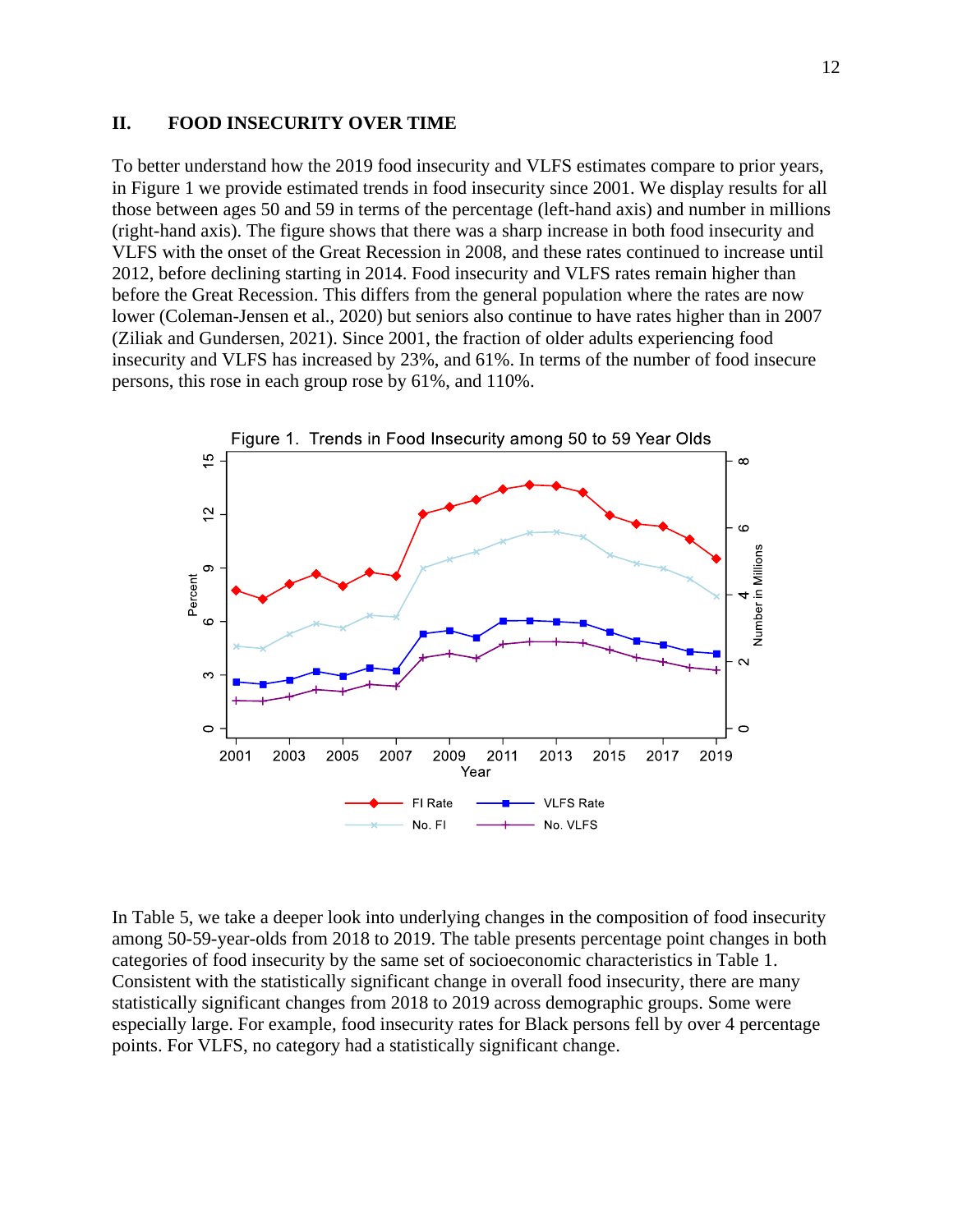<span id="page-14-0"></span>

| Table 5. Percentage Point Changes in the Composition of 50-59 Food Insecurity from 2018 to 2019 |               |                      |  |
|-------------------------------------------------------------------------------------------------|---------------|----------------------|--|
|                                                                                                 | Food Insecure | Very Low Food Secure |  |
| Overall                                                                                         | $-1.09**$     | $-0.11$              |  |
|                                                                                                 |               |                      |  |
| By Income                                                                                       |               |                      |  |
| Below the Poverty Line                                                                          | $-0.09$       | $-1.52$              |  |
| Between 100% and 200% of the Poverty Line                                                       | $-2.23$       | $-0.05$              |  |
| Above 200% of the Poverty Line                                                                  | $-0.64*$      | $-0.17$              |  |
| <b>Income Not Reported</b>                                                                      | $-1.76$       | 0.49                 |  |
| By Race                                                                                         |               |                      |  |
| White                                                                                           | $-0.46$       | 0.17                 |  |
| <b>Black</b>                                                                                    | $-4.16**$     | $-1.38$              |  |
| Asian American, Pacific Islander, Native                                                        |               |                      |  |
| American, and people who identify as multi-racial                                               | $-2.07$       | $-0.68$              |  |
| By Hispanic Status                                                                              |               |                      |  |
| Hispanic                                                                                        | $-1.28$       | $-0.08$              |  |
| Non-Hispanic                                                                                    | $-1.12**$     | $-0.12$              |  |
| <b>By Marital Status</b>                                                                        |               |                      |  |
| Married                                                                                         | $-0.80*$      | $-0.09$              |  |
| Widowed                                                                                         | $-3.46$       | $-1.92$              |  |
| Divorced or Separated                                                                           | $-1.84$       | 0.05                 |  |
| Never Married                                                                                   | $-2.29$       | $-0.74$              |  |
| By Metropolitan Location                                                                        |               |                      |  |
| Non-Metro                                                                                       | $-1.57$       | 0.57                 |  |
| Metro                                                                                           | $-1.02**$     | $-0.23$              |  |
| By Age                                                                                          |               |                      |  |
| 50-54                                                                                           | $-0.90$       | $-0.23$              |  |
| 55-59                                                                                           | $-1.27*$      | 0.00                 |  |
| <b>By Employment Status</b>                                                                     |               |                      |  |
| Employed                                                                                        | $-1.16***$    | 0.04                 |  |
| Unemployed                                                                                      | $-1.86$       | 0.88                 |  |
| Retired                                                                                         | $-1.06$       | $-1.08$              |  |
| Disabled <sup>1</sup>                                                                           | 0.00          | $-0.19$              |  |
| By Gender                                                                                       |               |                      |  |
| Male                                                                                            | $-1.23*$      | $-0.34$              |  |
| Female                                                                                          | $-0.96$       | 0.11                 |  |
| By Grandchild Present                                                                           |               |                      |  |
| No Grandchild Present                                                                           | $-0.89*$      | 0.01                 |  |
| Grandchildren Present                                                                           | $-5.49*$      | $-2.78$              |  |
| By Homeownership Status                                                                         |               |                      |  |
| Homeowner                                                                                       |               |                      |  |
|                                                                                                 | $-1.16***$    | $-0.44$              |  |
| Renter                                                                                          | $-0.41$       | 1.20                 |  |
| <b>By Veteran Status</b>                                                                        |               |                      |  |
| Veteran                                                                                         | $-1.54$       | 0.11                 |  |
| Not a Veteran                                                                                   | $-1.06**$     | $-0.13$              |  |
| By Disability Status <sup>2</sup>                                                               |               |                      |  |
| Without a disability                                                                            | $-1.34$       | 0.32                 |  |
| With a disability                                                                               | $-0.91**$     | $-0.08$              |  |

Source: Authors' calculations. The numbers in the table reflect percentage point changes from 2018-2019. The asterisks denote statistical significance at the following levels: \*\*\* p<0.01; \*\* p<0.05; \* p<0.1. 1Disabled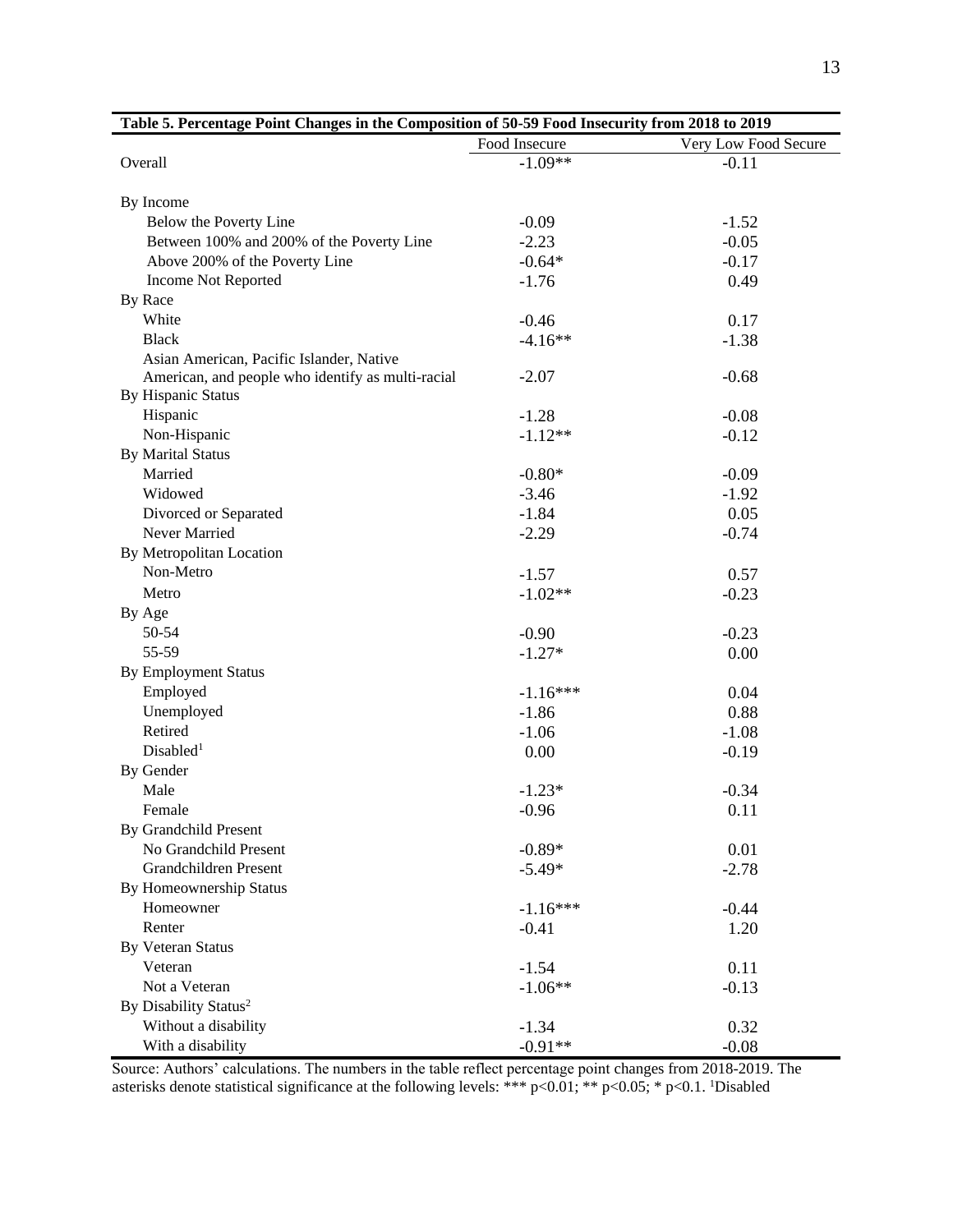employment status means the person is out of the labor force because of a disability or other reason. <sup>2</sup>Disability status refers to those with limitations on select activities of daily living.

In the next set of figures, we examine trends in food insecurity since 2001 across a variety of subpopulations found in Tables 1 and 5. We begin in Figure 2 with trends in food insecurity for those living in metropolitan areas versusta nonmetropolitan areas. The figure shows that for most years, food insecurity rates were higher in nonmetro areas, and every year after the Great Recession. For VLFS, a similar pattern holds, with rates being higher in nonmetro areas every year since 2011. For both measures, the lack of progress in returning to pre-Great Recession levels appears to be driven by the slower recovery in nonmetro areas, a result consistent with the 60+ age group.



Panel a of Figure 3 depicts trends in food insecurity across different races and panel b is for VLFS. As discussed above, food insecurity and VLFS for Black older adults are substantially higher than for white older adults. These figures reveal that these differences were present in each year from 2001 to 2019. Of note, though, is that, looking at 2001 versus 2019, the food insecurity rates rose for white but not Black older adults over this time period; in fact Black food insecurity rates are lower in 2019 than in 2001. For VLFS, though, both Black older adults and white older adults have higher rates in 2019 than in 2001. Comparing white older adults and the older adults in the category Asian American, Pacific Islander, Native American, and people who identify as multi-racial , rates are generally higher among the latter category, but there are many years for both measures where this does not hold, including in 2019 where rates were higher for white older adults for both food insecurity and VLFS.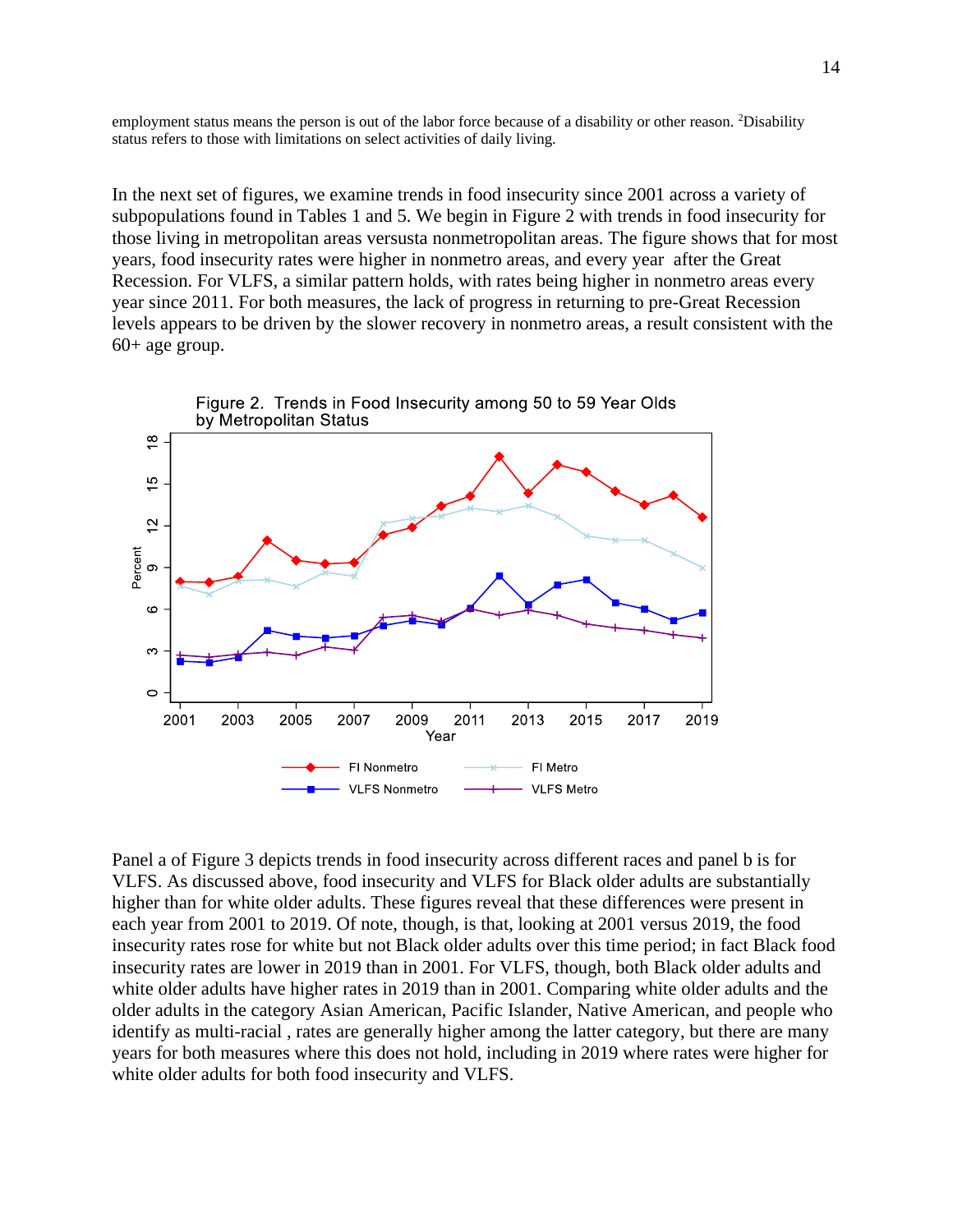

In Figure 4, we present trends broken down by Hispanic status. For food insecurity, the rates are higher among Hispanic than non-Hispanic adults age 50-59 in all years, albeit this gap narrowed dramatically starting in 2014 when rates for Hispanics declined substantially and stayed relatively similar for non-Hispanic adultss. The trends in VLFS are similar up until 2014 when the rates become almost identical.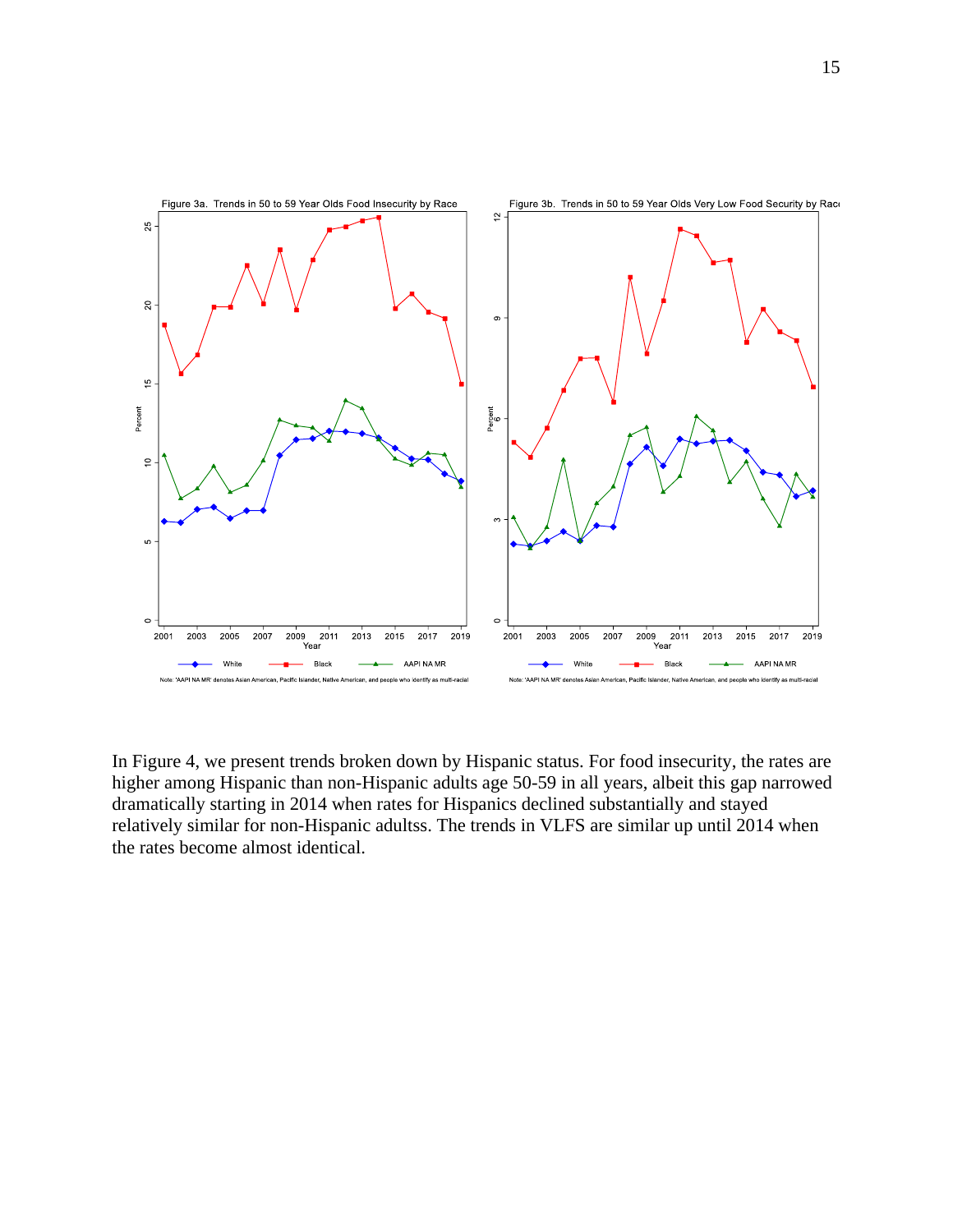

Figure 5 presents a parallel set of results broken down into two age groups—50-54 year-olds and 55-59 year-olds. For the 60+ group in every year rates of food insecurity and VLFS are highest for those 60-69, then 70-79, then 80+. In contrast, for the two age groups in Figure 5, with the exception of the years surrounding the Great Recession when food insecurity and VLFS were higher among 50-54 year-olds compared to 55-59 year-olds, the rates were quite similar across the two age groups.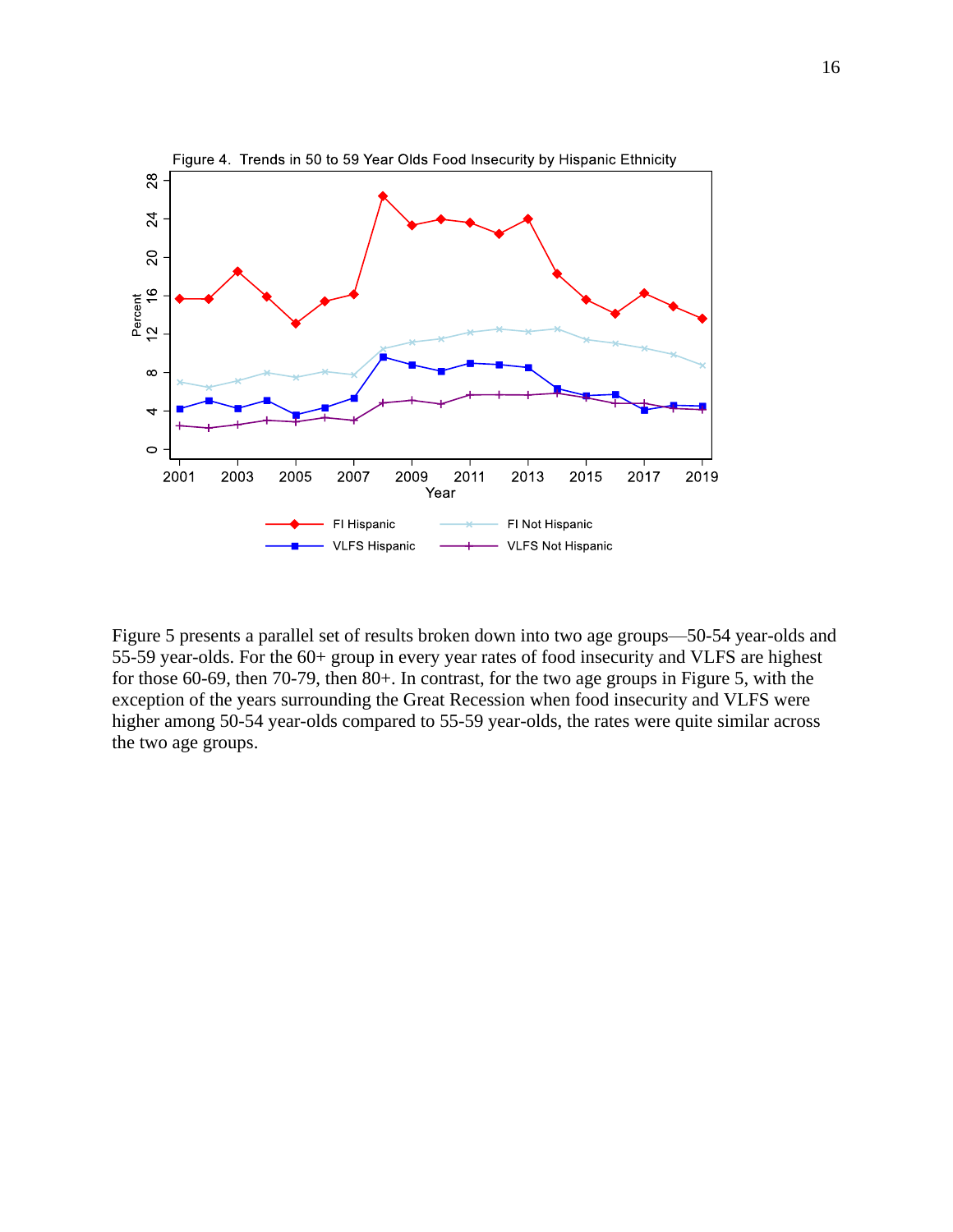

#### <span id="page-18-0"></span>**III. CONCLUSION**

This report demonstrates that food insecurity is an ongoing challenge among those between the ages of 50 and 59 in America. Just under one in ten persons between the ages of 50 and 59 were food insecure in 2019, which is 23% higher than in 2001. VLFS has grown even more – up 61% since 2001. Gundersen and Ziliak (2015) surveyed the research literature on the links between food insecurity and health outcomes in the United States. They note that compared to children and seniors there is comparatively less work on health outcomes of food-insecure non-elderly adults, but there does appear to be evidence that food insecurity is associated with reduced nutrient intakes, heightened mental health challenges and depression, and risk of diabetes and related health outcomes. Many of these studies rely on data that pre-dates the stark rise of food insecurity during the Great Recession, suggesting more rigorous analyses on updated data are necessary to better inform public health policy on the consequences of rising food insecurity among older adults.

As noted in our report on senior food insecurity (Ziliak and Gundersen, 2021), a particular concern at this writing is the global pandemic brought about by the novel coronavirus which continues to impose great costs in terms of lost life and economic security. The ramifications of the crisis for adult food insecurity are not known at this time, and the CPS data covering this period will not be available until fall 2021. Because adults ages 50-59, unlike seniors, are more likely to be in the labor force and reliant on wage income, this shock to household budgets is likely to have substantial effects on food insecurity. This underscores the need for ongoing monitoring of food insecurity among older adults separate from seniors.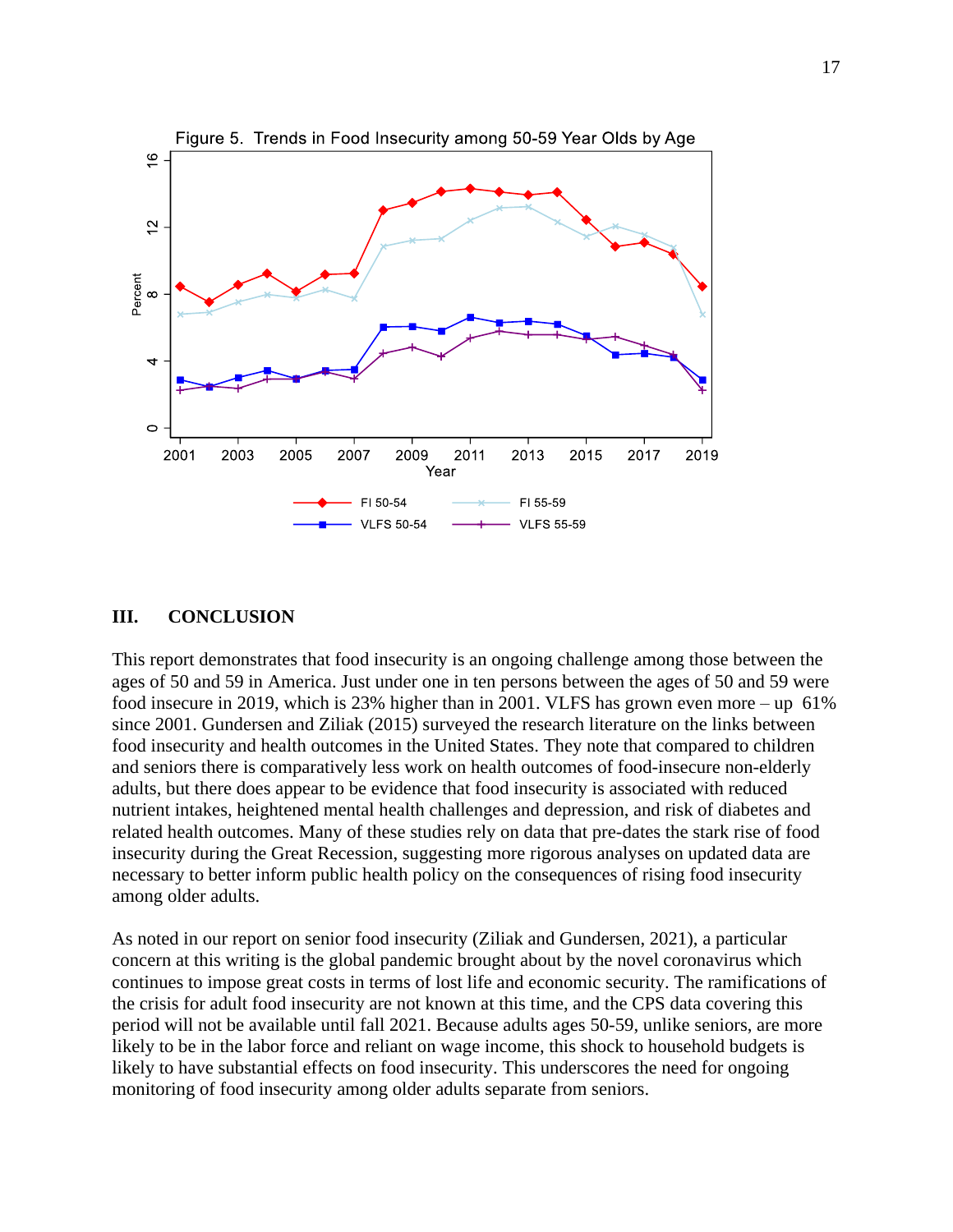#### **APPENDIX**

The Current Population Survey (CPS) is a nationally representative survey conducted by the Census Bureau for the Bureau of Labor Statistics, providing employment, income and poverty statistics. Households are selected to be representative of civilian households at the state and national levels, using suitably appropriate sampling weights. The CPS does not include information on individuals living in group quarters including nursing homes or assisted living facilities. For this report and previous reports, we use data from the December Supplement which contains the Food Security Supplement (FSS). The questions from the FSS are found in Appendix Table 1. Our CPS sample is restricted to those between the ages of 50 and 59. In 2019, this results in 10,784 sample observations. Appendix Table 2 presents selected summary statistics for the CPS sample.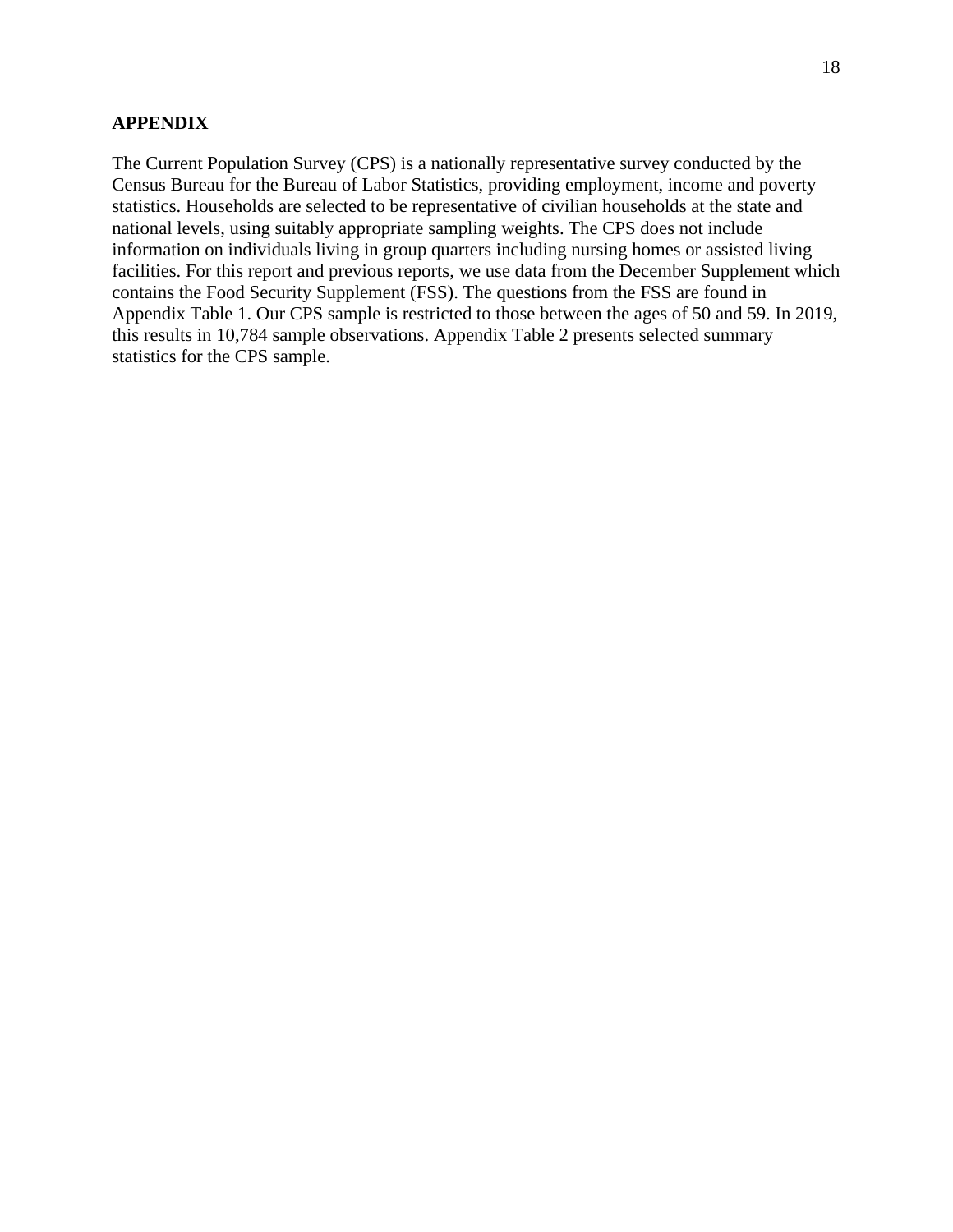<span id="page-20-0"></span>

| Appendix Table 1: Questions on the Food Security Supplement                   |               |            |  |
|-------------------------------------------------------------------------------|---------------|------------|--|
| Food Insecurity Question                                                      | Asked of      | Asked of   |  |
|                                                                               | Households    | Households |  |
|                                                                               | with Children | without    |  |
|                                                                               |               | Children   |  |
| 1. "We worried whether our food would run out before we got money to          | $\mathbf X$   | X          |  |
| buy more." Was that often, sometimes, or never true for you in the last       |               |            |  |
| 12 months?                                                                    |               |            |  |
| 2. "The food that we bought just didn't last and we didn't have money to      | X             | X          |  |
| get more." Was that often, sometimes, or never true for you in the last       |               |            |  |
| 12 months?                                                                    |               |            |  |
| 3. "We couldn't afford to eat balanced meals." Was that often, sometimes,     | X             | X          |  |
| or never true for you in the last 12 months?                                  |               |            |  |
| 4. "We relied on only a few kinds of low-cost food to feed our children       | X             |            |  |
| because we were running out of money to buy food." Was that often,            |               |            |  |
| sometimes, or never true for you in the last 12 months?                       |               |            |  |
| 5. In the last 12 months, did you or other adults in the household ever cut   | X             | X          |  |
| the size of your meals or skip meals because there wasn't enough              |               |            |  |
| money for food? (Yes/No)                                                      |               |            |  |
| 6. "We couldn't feed our children a balanced meal, because we couldn't        | X             |            |  |
| afford that." Was that often, sometimes, or never true for you in the         |               |            |  |
| last 12 months?                                                               |               |            |  |
| 7. In the last 12 months, did you ever eat less than you felt you should      | X             | X          |  |
| because there wasn't enough money for food? (Yes/No)                          |               |            |  |
| 8. (If yes to Question 5) How often did this happen-almost every month,       | X             | X          |  |
| some months but not every month, or in only 1 or 2 months?                    |               |            |  |
| 9. "The children were not eating enough because we just couldn't afford       | X             |            |  |
| enough food." Was that often, sometimes, or never true for you in the         |               |            |  |
| last 12 months?                                                               |               |            |  |
| 10. In the last 12 months, were you ever hungry, but didn't eat, because      | X             | X          |  |
| you couldn't afford enough food? (Yes/No)                                     |               |            |  |
| 11. In the last 12 months, did you lose weight because you didn't have        | X             | X          |  |
| enough money for food? (Yes/No)                                               |               |            |  |
| 12. In the last 12 months, did you ever cut the size of any of the children's | X             |            |  |
| meals because there wasn't enough money for food? (Yes/No)                    |               |            |  |
| 13. In the last 12 months did you or other adults in your household ever not  | X             | X          |  |
| eat for a whole day because there wasn't enough money for food?               |               |            |  |
| (Yes/No)                                                                      |               |            |  |
| 14. In the last 12 months, were the children ever hungry but you just         | X             |            |  |
| couldn't afford more food? (Yes/No)                                           |               |            |  |
| 15. (If yes to Question 13) How often did this happen—almost every            | X             | X          |  |
| month, some months but not every month, or in only 1 or 2 months?             |               |            |  |
| 16. In the last 12 months, did any of the children ever skip a meal because   | X             |            |  |
| there wasn't enough money for food? (Yes/No)                                  |               |            |  |
| 17. (If yes to Question 16) How often did this happen—almost every            | X             |            |  |
| month, some months but not every month, or in only 1 or 2 months?             |               |            |  |
| 18. In the last 12 months did any of the children ever not eat for a whole    | X             |            |  |
| day because there wasn't enough money for food? (Yes/No)                      |               |            |  |

Notes: Responses in bold indicate an "affirmative" response.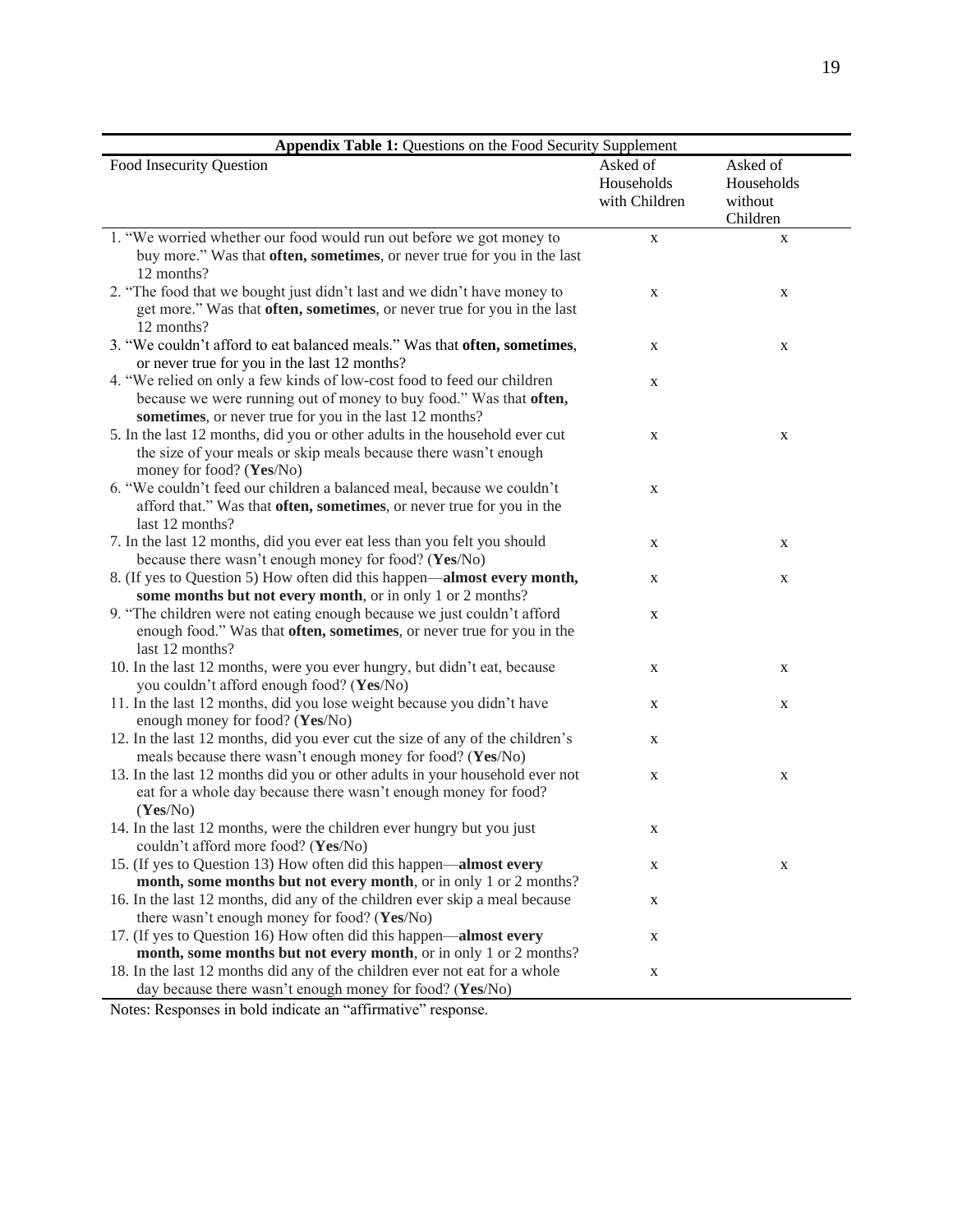| ×<br>۰. |
|---------|
|---------|

<span id="page-21-0"></span>

| Appendix Table 2: Selected Characteristics of 50-59 Year Olds in 2019 |      |
|-----------------------------------------------------------------------|------|
| <b>Income Categories</b>                                              |      |
| Below the Poverty Line                                                | 0.06 |
| Between 100% and 200% of the Poverty Line                             | 0.10 |
| Above 200% of the Poverty Line                                        | 0.59 |
| Missing Income                                                        | 0.25 |
| <b>Racial Categories</b>                                              |      |
| White                                                                 | 0.79 |
| <b>Black</b>                                                          | 0.12 |
| Asian American, Pacific Islander, Native                              |      |
| American, and people who identify as multi-                           |      |
| racial                                                                | 0.09 |
| <b>Hispanic Status</b>                                                |      |
| Hispanic                                                              | 0.15 |
| Non-Hispanic                                                          | 0.85 |
| <b>Marital Status</b>                                                 |      |
| Married                                                               | 0.64 |
| Widowed                                                               | 0.03 |
| Divorced or Separated                                                 | 0.20 |
| Never Married                                                         | 0.13 |
| Metropolitan Location                                                 |      |
| Non-Metro                                                             | 0.14 |
| Metro                                                                 | 0.86 |
| Age                                                                   |      |
| 50 to 54                                                              | 0.49 |
| 55 to 59                                                              | 0.51 |
| <b>Employment Status</b>                                              |      |
| Employed                                                              | 0.75 |
| Unemployed                                                            | 0.02 |
| Retired                                                               | 0.06 |
| Disabled                                                              | 0.17 |
| By Gender                                                             |      |
| Male                                                                  | 0.49 |
| Female                                                                | 0.51 |
| <b>Grandchild Present</b>                                             |      |
| No Grandchild Present                                                 | 0.96 |
| Grandchild Present                                                    | 0.04 |
| By Homeownership Status                                               |      |
| Homeowner                                                             | 0.77 |
| Renter                                                                | 0.23 |
| <b>By Veteran Status</b>                                              |      |
| Veteran                                                               | 0.07 |
| Not a Veteran                                                         | 0.93 |
| <b>By Disability Status</b>                                           |      |
| Without a disability                                                  | 0.89 |
| With a disability                                                     | 0.11 |

Source: Authors' calculations from 2019 December Current Population Survey.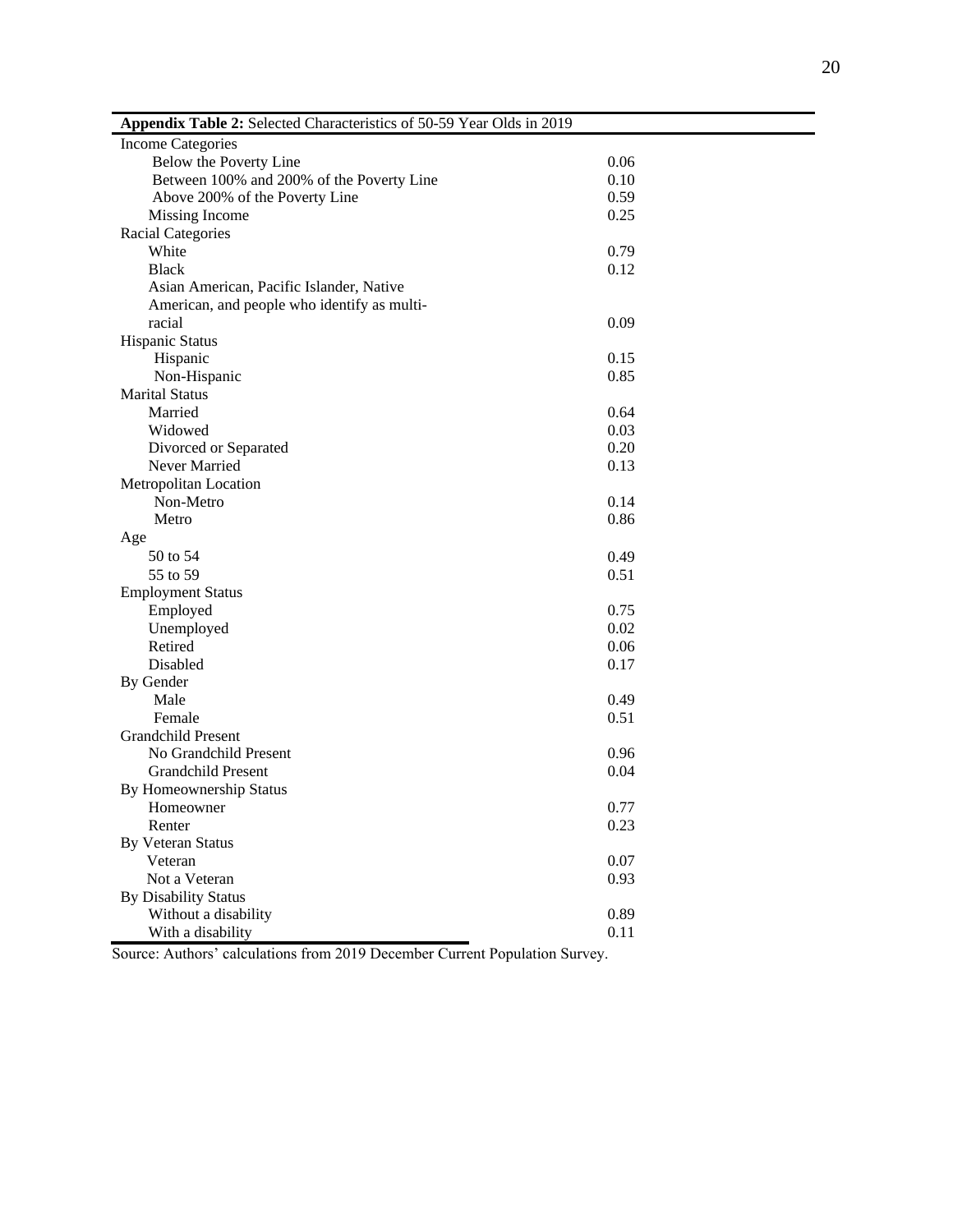#### <span id="page-22-0"></span>**REFERENCES**

- Centers for Disease Control. (2020). *Provisional death counts for coronavirus disease (COVID-19)*. National Vital Statistics System: Vital Statistics Rapid Release. Retrieved from: https://www.cdc.gov/nchs/nvss/vsrr/covid19/index.htm
- Coleman-Jensen, A., Rabbitt, M., Gregory, C., & Singh, A. (2020). *Household Food Security in the United States in 2019*, United States Department of Agriculture, Economic Research Service, Report Number 275.
- Gundersen, C. and J. Ziliak. (2015). Food insecurity and health outcomes. *Health Affairs*, 34(11), 1830-1839.
- Ziliak, J. and C. Gundersen. (2011). *A Report on Food Insecurity among Adults Age 50+*. Report produced for AARP Foundation.
- Ziliak, J. and Gundersen, C. (2021). *The State of Senior Hunger in America 2019: An Annual Report*. Report produced for Feeding America.